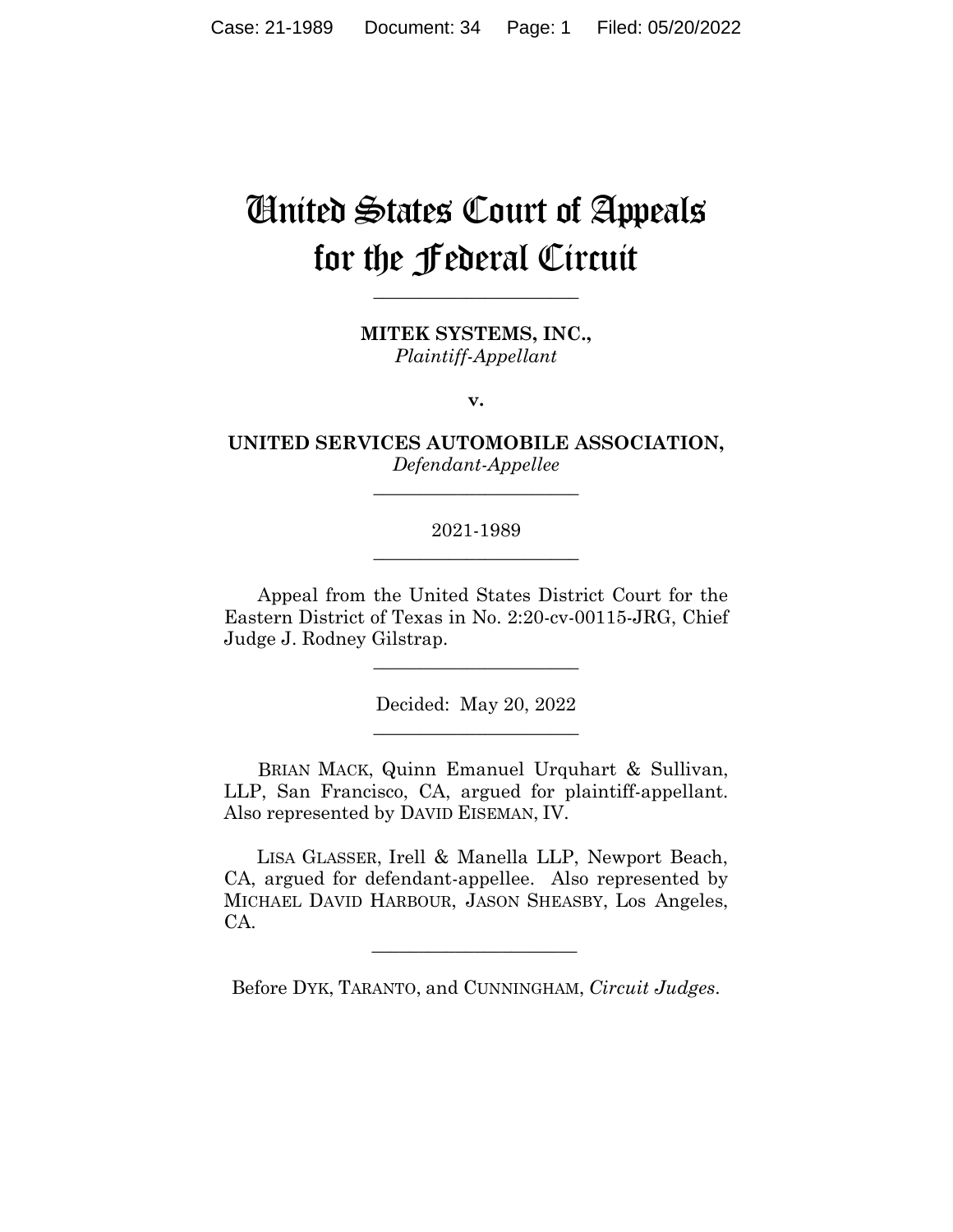#### TARANTO, *Circuit Judge*.

In November 2019, Mitek Systems, Inc. brought suit in the United States District Court for the Northern District of California against United Services Automobile Association (USAA). It sought a declaratory judgment, under the Declaratory Judgment Act, 28 U.S.C. § 2201(a), that Mitek and its customers have not infringed, either directly or indirectly, any valid and enforceable claim of USAA's U.S. Patent Nos. 8,699,779, 9,336,517, 8,977,571, and 9,818,090 (hereinafter referred to as the patents-in-suit). In response, USAA filed a motion making two requests. It sought dismissal of the complaint on the grounds that there was no case or controversy between USAA and Mitek as required by Article III of the Constitution, so the case should be dismissed under Federal Rule of Civil Procedure 12(b)(1) for lack of subject-matter jurisdiction, and in any event, the court should exercise discretion not to hear Mitek's claim for declaratory relief. In the alternative, USAA requested transfer of the action to the United States District Court for the Eastern District of Texas pursuant to 28 U.S.C. § 1404.

In April 2020, the California court, without ruling on the dismissal part of the motion, ordered the case transferred to the Texas forum. *Mitek Systems, Inc. v. United Services Automobile Association*, No. 19-cv-07223, 2020 WL 1922635 (N.D. Cal. Apr. 21, 2020) (*Transfer Order*). In April 2021, the Texas court dismissed for want of a case or controversy and stated that, even if jurisdiction existed, it would exercise its discretion to decline to entertain the declaratory-judgment action. Order, *Mitek Systems, Inc. v. United Services Automobile Association*, No. 2:20-cv-00115 (E.D. Tex. Apr. 28, 2021), ECF No. 69 (*Dismissal Order*); *see also* J.A. 11–19. On Mitek's appeal, we vacate the Texas court's dismissal and remand for further proceedings. The remand is to the Texas court because we affirm the California court's transfer order.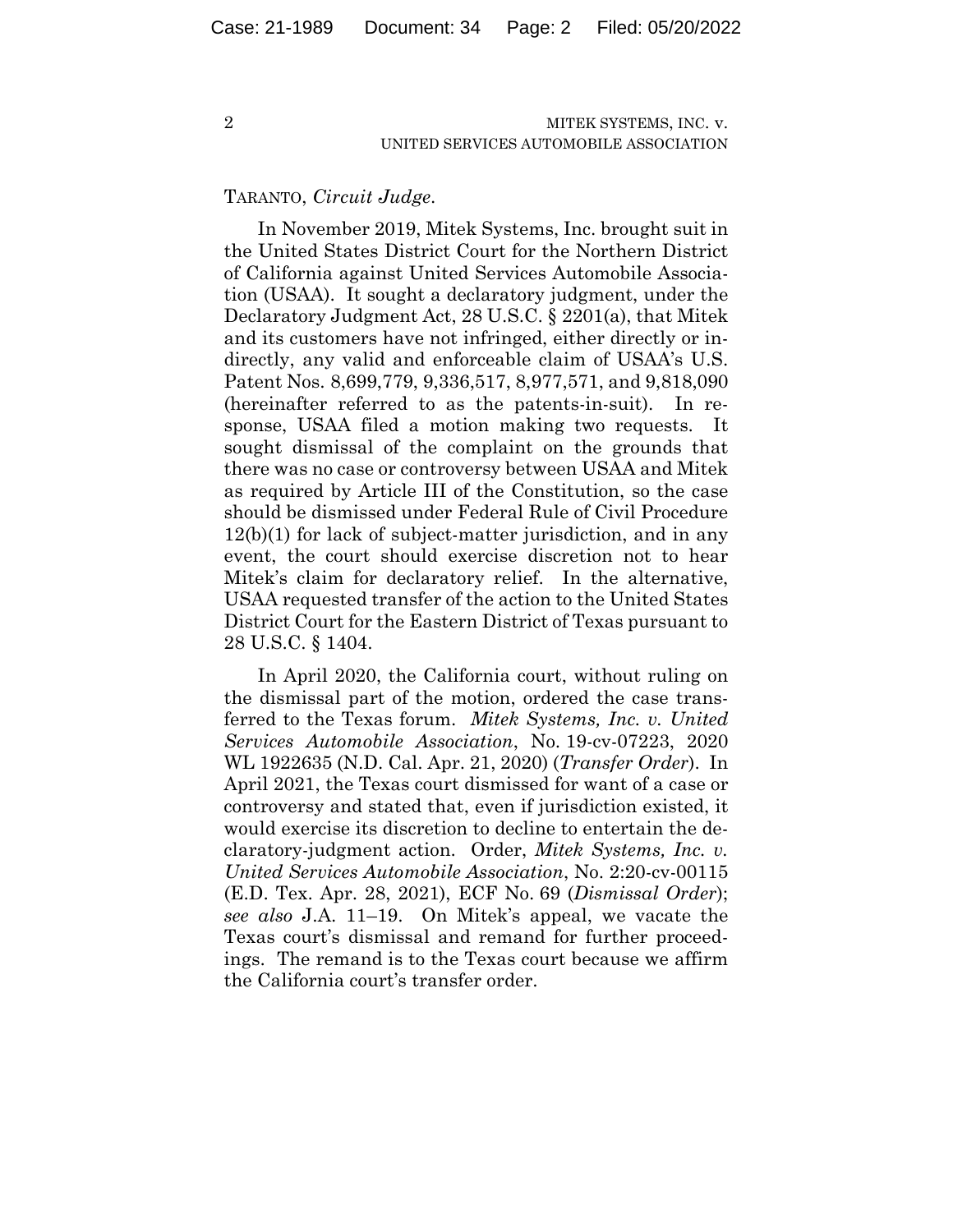3

# I A

USAA, a reciprocal inter-insurance exchange, is organized under Texas law and has its principal place of business in San Antonio, Texas. USAA owns the four patentsin-suit, all of which address the use of a mobile device to capture an image of a bank check and to transmit it for deposit. The related '779 and '517 patents describe an "alignment guide . . . in the field of view of a camera associated with a mobile device used to capture an image of a check." '779 patent, col. 1, lines 40–42; '517 patent, col. 1, lines 51– 53. "When the image of the check is within the alignment guide in the field of view, an image may be taken by the camera and provided from the mobile device to a financial institution." '779 patent, col. 1, lines 42–45; '517 patent, col. 1, lines 53–56. Similarly, the related '571 and '090 patents describe "[t]he monitoring" of an image of a check that is in the field of view of the camera, which "may be performed by the camera, the mobile device and/or financial institution that is in communication with the mobile device." '571 patent, col. 1, lines 38–43; '090 patent, col. 1, lines 51–56. "When the image of the check in the field of view passes monitoring criteria," such as criteria for proper lighting or framing, "an image may be taken by the camera and provided from the mobile device to a financial institution." '571 patent, col. 1, lines 43–46; *id.*, col. 3, lines 58– 61; '090 patent, col. 1, lines 56–59; *id.*, col. 4, lines 10–13.

For the purposes of this appeal, Mitek deemed claim 1 of the '779 patent to be representative, which recites:

1. A system for depositing a check, comprising:

a mobile device having a camera, a display and a processor, wherein the processor is configured to:

project an alignment guide in the display of the mobile device, the display of the mobile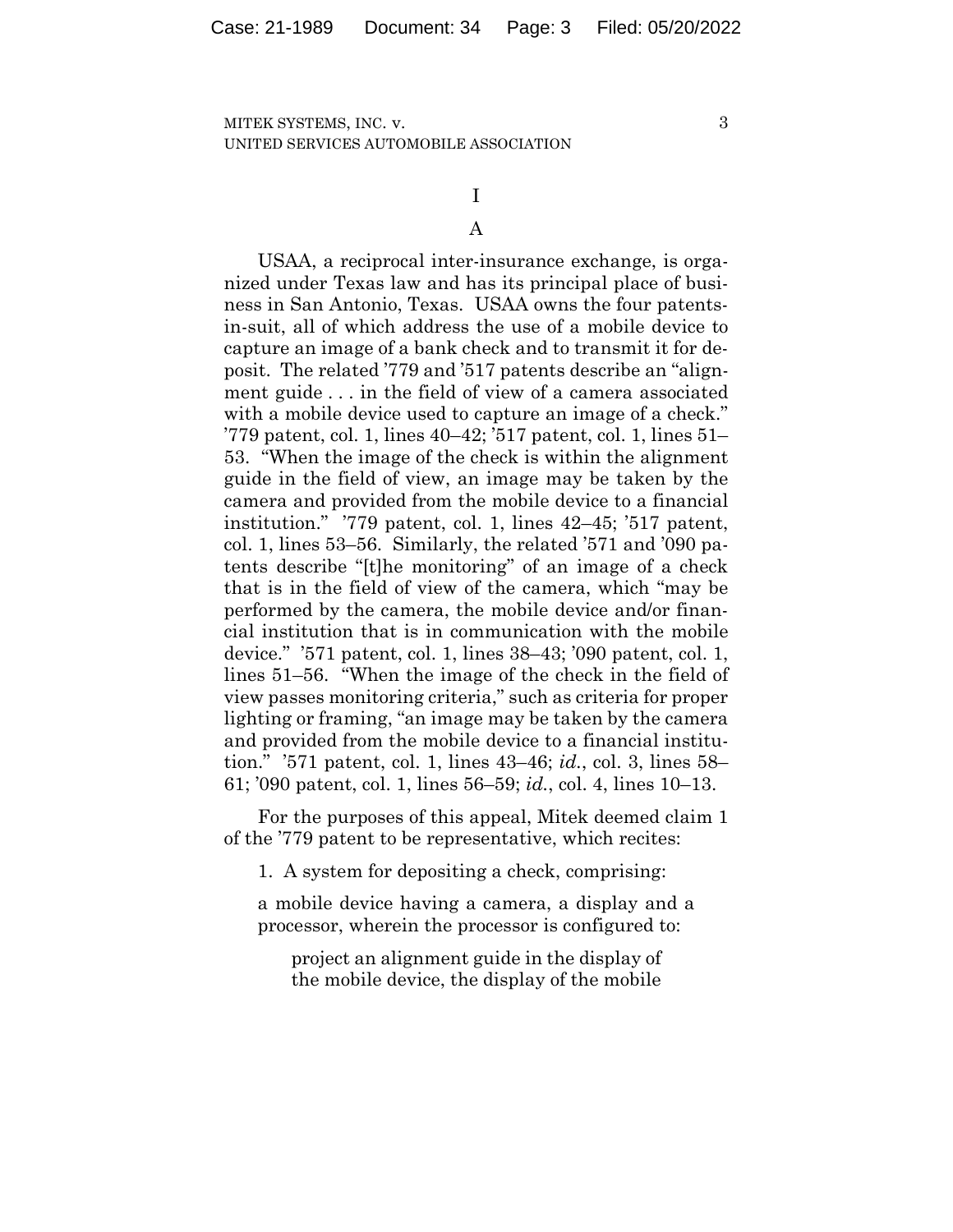device displaying a field of view of the camera;

monitor an image of the check that is within the field of view;

determine whether the image of the check aligns with the alignment guide;

automatically capture the image of the check when the image of the check is determined to align with the alignment guide; and

transmit the captured image of the check from the camera to a depository via a communication pathway between the mobile device and the depository.

'779 patent, col. 18, lines 36–51.

Mitek is a Delaware corporation and has its headquarters and principal place of business in San Diego, California.1Mitek created software for mobile check capture that provides "automatic image capture technology," J.A. 494 (Carnecchia Decl. ¶ 3) (capitalization altered), which enables the "instant capture of quality images with a mobile or desktop device," J.A. 36 (Compl. ¶ 28).It licenses the software, through a product it calls MiSnap™, in the form of a development kit to financial institutions, often indirectly through third-party providers of services to such

B

<sup>&</sup>lt;sup>1</sup> We recite facts from the complaint and from additional evidence submitted in the district court—without endorsing the assertions of fact—that play roles in the disposition of the motions at issue discussed later in this opinion.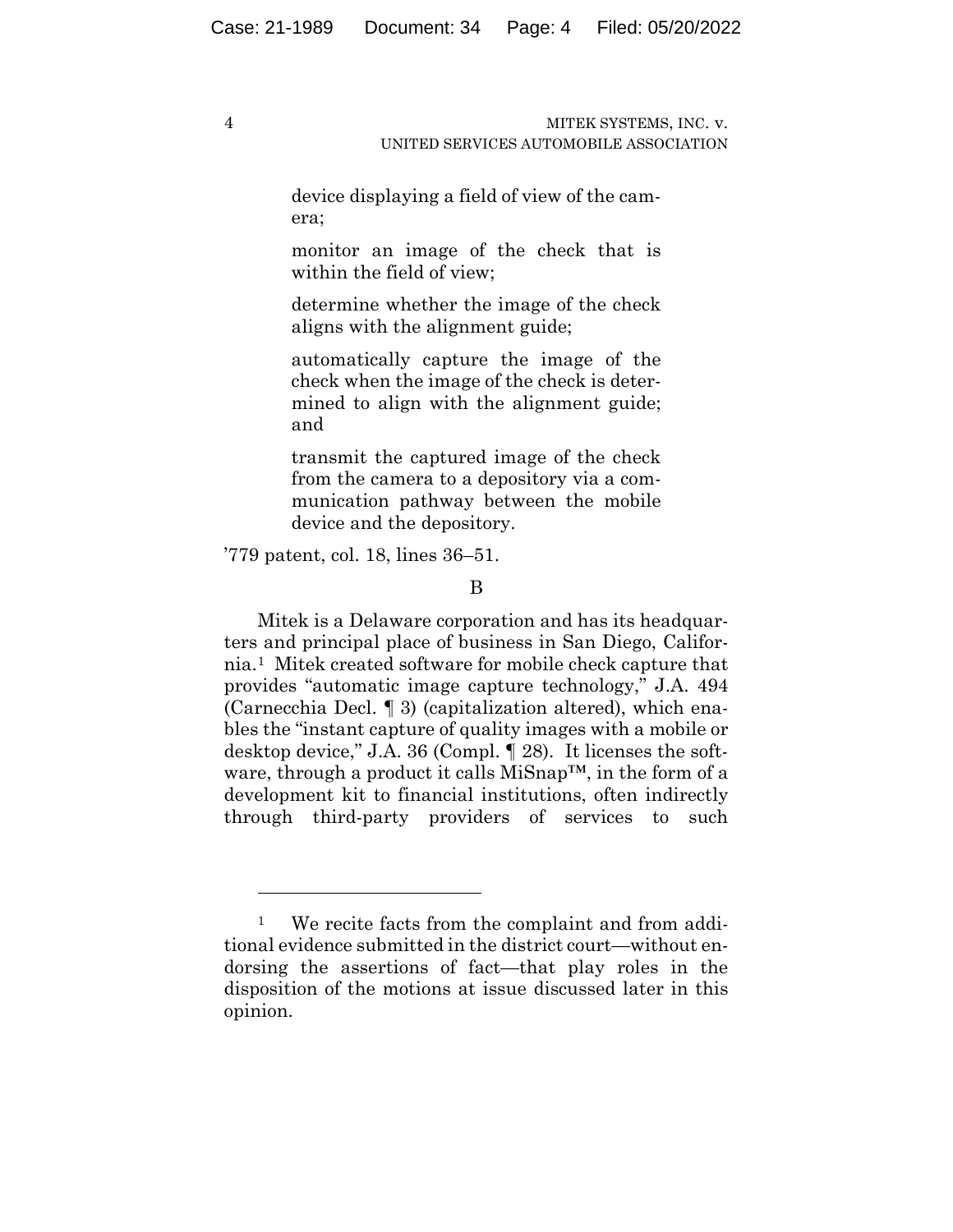5

institutions. J.A. 29, 36 (Compl. ¶¶ 3, 28); J.A. 494–96 (Carnecchia Decl. ¶¶ 2–7).

Mitek alleges that, in early 2017, USAA (through its attorneys at Epicenter Law, based in Burlingame, California) began sending licensing letters to financial institutions, including Mitek customers. J.A. 29–30 (Compl. ¶ 8). After a Mitek customer, Wells Fargo Bank (headquartered in San Francisco), received its letter from USAA, USAA and Wells Fargo held discussions in May and June of 2018. J.A. 30 (Compl. ¶¶ 9–10). But in June 2018, USAA sued Wells Fargo for infringement of the patents-in-suit in the Eastern District of Texas. *See* Complaint, *United Services Automobile Association v. Wells Fargo Bank, N.A.*, No. 2:18-cv-00245 (E.D. Tex. June 7, 2018), ECF No. 1.In its First Amended Complaint against Wells Fargo, USAA mentioned Mitek and/or MiSnap™ at least twice. J.A. 93– 95 (First Am. Compl. ¶¶ 29, 36). As the case progressed, USAA served Mitek with a subpoena pursuant to Federal Rules of Civil Procedure 26, 34, and 45 and obtained documents, source code, and testimony from Mitek regarding the operation of MiSnap™. J.A. 633–57.The case went to trial on October 30, 2019, on two of the four patents-in-suit (the '571 and '090 patents), and Mitek and its product were frequently mentioned in the litigation of USAA's infringement charge. *E.g.*, J.A. 515–17; J.A. 686; J.A. 720–23.

On November 1, 2019, the third day of the Wells Fargo trial, Mitek filed a complaint against USAA in the Northern District of California, seeking a declaratory judgment that "Mitek and its customers have not infringed, either directly or indirectly, any valid and enforceable claim" of any of the patents-in-suit. J.A.  $38-42$  (Compl.  $\P\P$  35–58, Prayer for Relief A–D).In the section of this declaratoryjudgment complaint addressing jurisdiction, Mitek made a number of allegations.

First, Mitek alleged that USAA "sent over 1,000 patent licensing demand letters to financial [institutions] across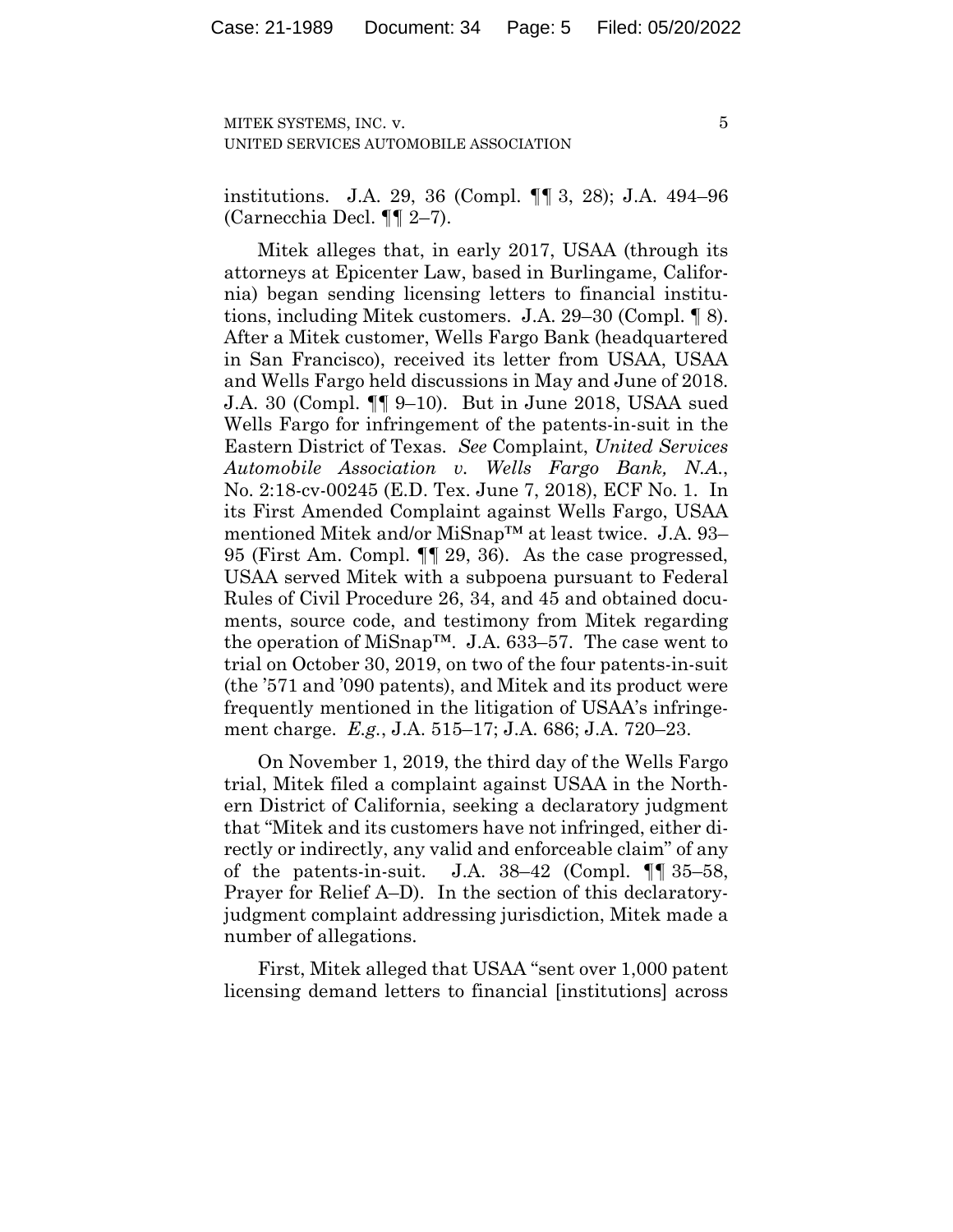the country, most of which are Mitek customers," and that "[t]hese letters explained that 'USAA has asked Epicenter Law to approach financial institutions to offer a license, on reasonable terms, as fair compensation for the continued use of [its] patent-protected invention.'" J.A. 29–30 (Compl. ¶ 8) (quoting J.A. 44 (Compl. Ex. A)). According to Mitek, "at least some of these letters included one or more 'claim charts' detailing Mitek's customers' infringement of one or more of the Patents-in-Suit as well as a 'Patent List' identifying one or more of the Patents-in-Suit." J.A. 30 (Compl. ¶ 8) (citing J.A. 43–82 (Compl. Ex. A)). Mitek also alleged that "[i]n response to USAA's massive patent enforcement and letter writing campaign, Mitek has received demands for indemnification from its customers and suppliers pursuant to" contractual agreements with its customers, which include "indemnification provisions relating to actual or alleged patent infringement by Mitek's technology." J.A. 31–32 (Compl. ¶ 13). To support these claims, Mitek attached one letter as an exhibit: a USAA licensing letter sent to Mitek customer Mission Federal Credit Union on January 22, 2018, which included a claim chart for claims of U.S. Patent No. 8,708,227 (not one of the patents-in-suit and from a different family), and a Patent List that included over 70 patents, including three of the four patents-in-suit. J.A. 43–82 (Compl. Ex. A). Mitek did not give concrete examples regarding indemnification or attach any documents embodying an indemnification agreement or a demand for indemnification from any of its customers.

Second, concerning the Wells Fargo litigation, Mitek alleged that USAA "implicitly accused Mitek of encouraging and contributing to the infringement of each of the Patents-in-Suit by supplying its MiSnap<sup>TM</sup> technology to financial institutions for incorporation within their mobile banking applications," J.A. 30–31 (Compl.  $\P\P$  11–12), and Mitek attached USAA's First Amended Complaint against Wells Fargo as an exhibit, J.A. 83–131 (Compl. Ex. B).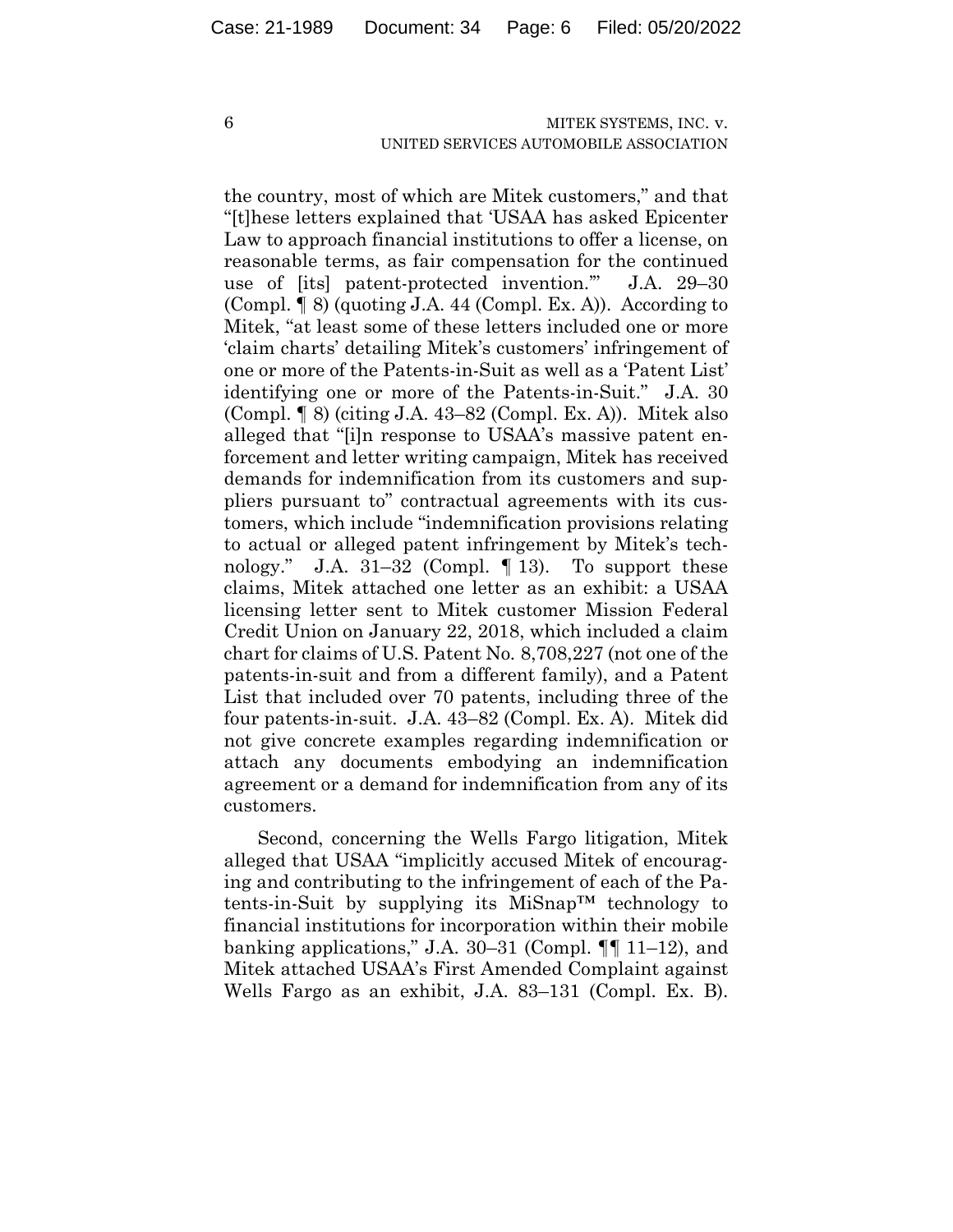7

Elaborating on the allegation, Mitek asserted that "[o]n information and belief, in the Wells Fargo lawsuit, USAA has accused Wells Fargo Bank of infringing each of the Patents-in-Suit at least in part by virtue of Wells Fargo Bank's use of Mitek's software and technology, including MiSnap™," and that "USAA also alleged in the Wells Fargo lawsuit that the accused Mitek technology being used by Wells Fargo has no substantial non-infringing uses." J.A. 31 (Compl. ¶ 12). Mitek concluded: "Mitek therefore has a real and substantial apprehension of imminent litigation between Mitek and USAA for direct infringement, inducement, and contributory infringement of the Patents-in-Suit." J.A. 31 (Compl. ¶ 12).

Five days after Mitek filed its declaratory-judgment complaint in the California forum, the jury in the USAA case against Wells Fargo in the Texas forum rendered a verdict for USAA. *See* Jury Verdict, *United Services Automobile Association v. Wells Fargo Bank, N.A.*, No. 2:18-cv-00245 (E.D. Tex. Nov. 6, 2019), ECF No. 322. A couple of months later, after USAA obtained an additional verdict against Wells Fargo on two other patents, a news article commented that USAA "hailed the latest decision and suggested [that] other banks should be on alert if they use the same technology" as Wells Fargo. J.A. 768–70 (also stating "[t]hese lawsuits have repercussions for the industry, because Mitek's technology is used by 6,500 other institutions").

 $\overline{C}$ 

On January 15, 2020, in Mitek's declaratory-judgment action in California, USAA moved for dismissal under Rule 12(b)(1) for lack of subject-matter jurisdiction, or for dismissal based on the discretion granted to the district court by the Declaratory Judgment Act. J.A. 254–73. In the alternative, USAA sought transfer to the Eastern District of Texas. J.A. 273–77.In support of its motion, USAA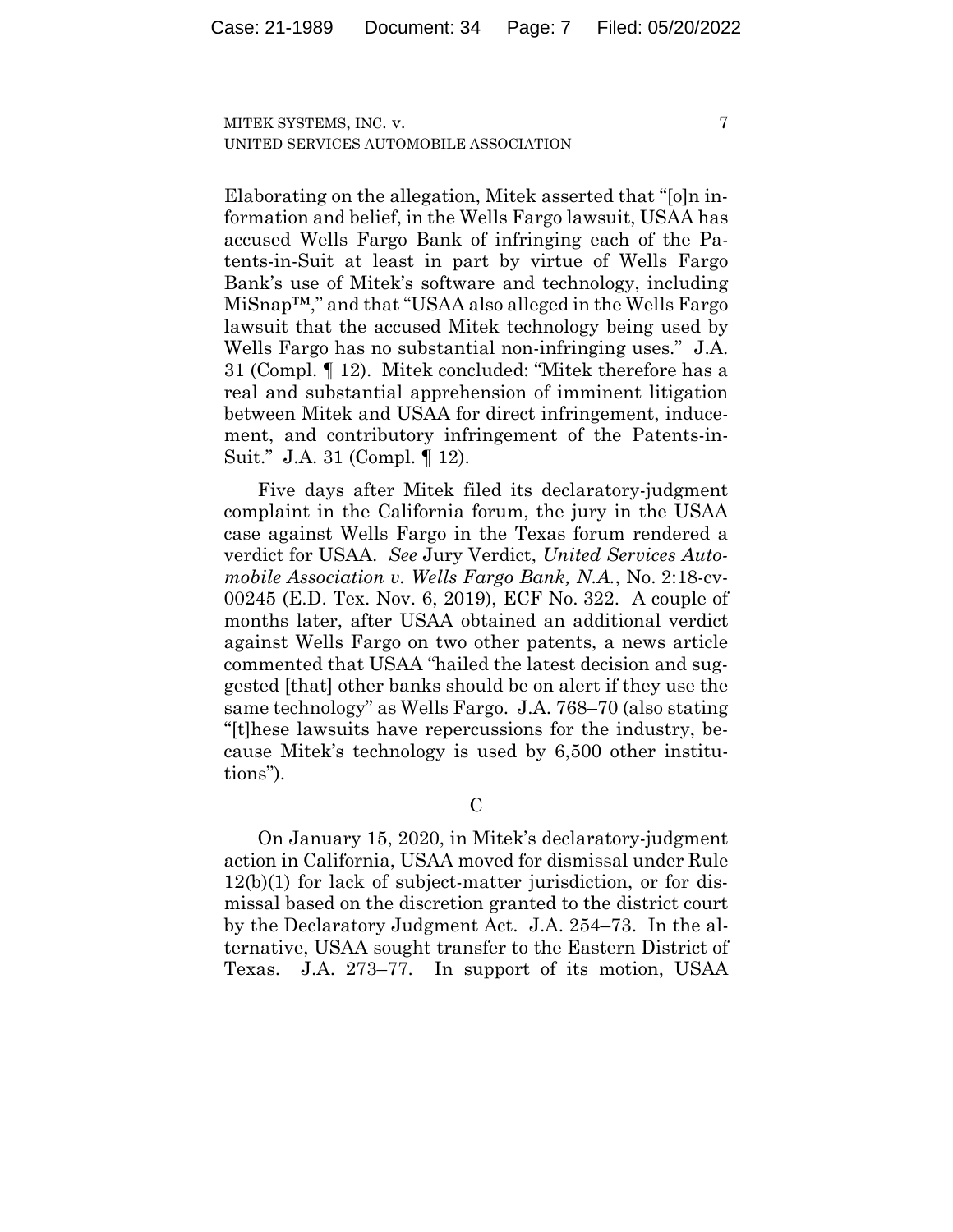submitted additional evidence, including documents and transcripts from the Wells Fargo litigation. J.A. 278–80.

On April 21, 2020, the California district court granted USAA's motion to transfer the declaratory-judgment action to the Eastern District of Texas, without ruling on the motion to dismiss. *Transfer Order*, 2020 WL 1922635, at \*1. After determining that the action could have been filed in the Eastern District of Texas, the California district court analyzed whether the convenience of parties and witnesses, and the interests of justice, weighed in favor of a transfer. *Id.* at \*3. The court determined that the requested transfer would "facilitate at the very least coordination" with the Wells Fargo litigation (tried by Judge Gilstrap in the Eastern District of Texas), which involved the same patents and technology; that Mitek's choice of forum in the Northern District of California was entitled to little deference; and that witness convenience was a neutral consideration. *Id.* at \*3–5.

On July 15, 2020, Judge Gilstrap, having received the transferred case, heard argument from counsel on the motion to dismiss. J.A. 957–1014.Eight months later, in March 2021, Mitek filed a supplemental brief, informing the court of subsequent developments and submitting additional evidence. J.A. 1015–19. Specifically, Mitek informed the court that, in February 2021, Wells Fargo and USAA had settled their dispute but that, in December 2020, USAA had filed suit against another Mitek customer, PNC Bank, for infringement of two of the four patents-insuit and that PNC had, through a third-party intermediary, made an indemnity demand. J.A. 1016–17; *see also*  J.A. 1035–36.

The next month, on April 28, 2021, the district court granted USAA's motion to dismiss, ruling that there was no case or controversy between the parties. *Dismissal Order* at 8. The district court viewed Mitek's basis for subjectmatter jurisdiction as resting on either (1) the Wells Fargo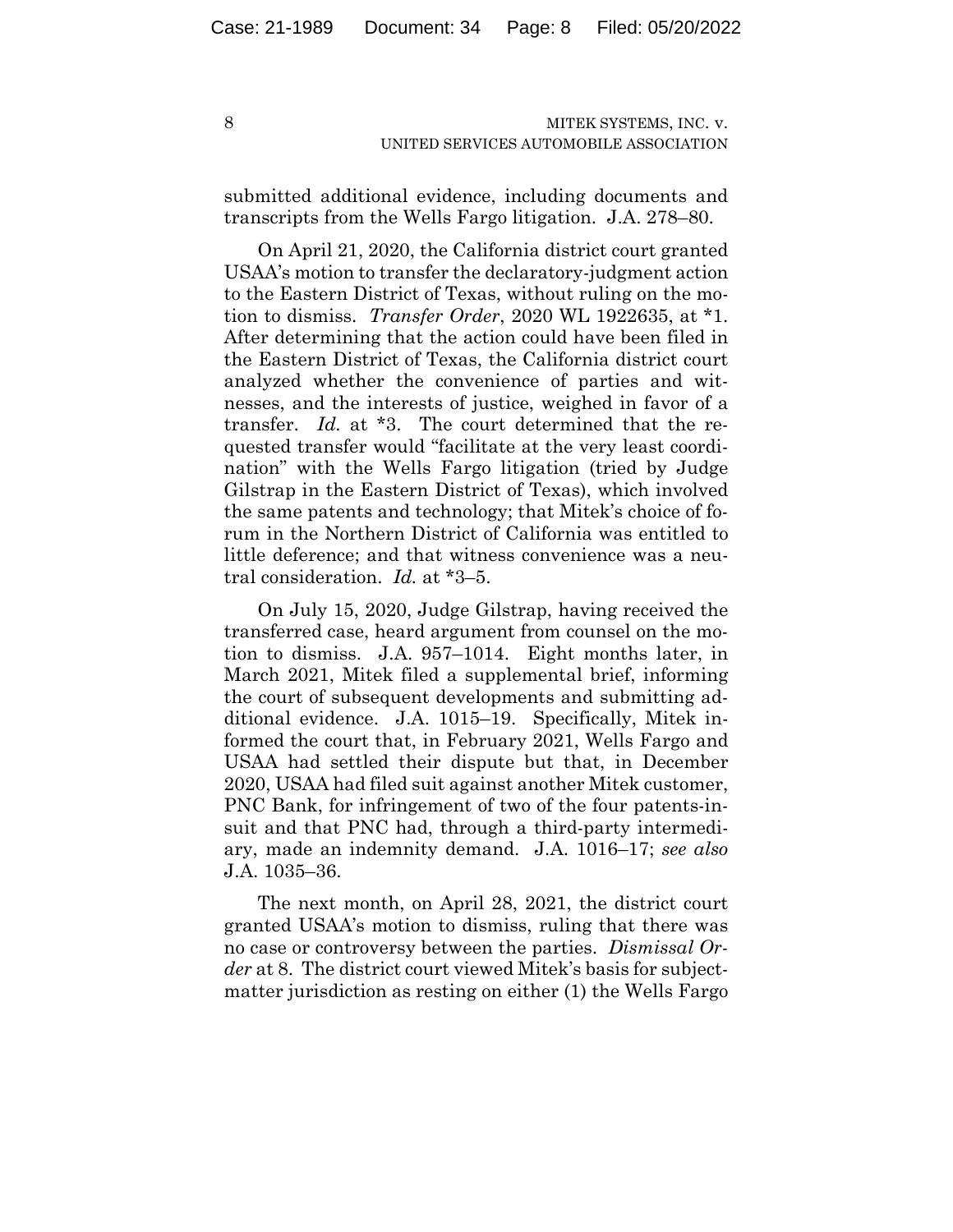9

litigation or (2) USAA's letters to Mitek customers and indemnification demands assertedly received by Mitek, but the court found each basis insufficient to support jurisdiction.*Id.* at 2–8. Alternatively, the district court noted that "[e]ven if the Court's determination that subject matter jurisdiction is lacking were later set aside, the Court would similarly and for the same reasons exercise its discretion and decline to exercise jurisdiction over Mitek's declaratory judgment action." *Id.* at 8–9.

Mitek timely appealed. We have jurisdiction pursuant to 28 U.S.C.  $\S$  1295(a)(1).

#### II

## A

Whether the district court had subject-matter jurisdiction is a question we review de novo. *Microsoft Corp. v. DataTern, Inc.,* 755 F.3d 899, 903 (Fed. Cir. 2014). But the evaluation is based on the particular facts (determined according to the procedural posture). The Supreme Court has recognized that its precedents "do not draw the brightest of lines between those declaratory-judgment actions that satisfy the case-or-controversy requirement and that do not," and that, where jurisdiction is being assessed based on the complaint, "[b]asically, the question in each case is whether the facts alleged, under all the circumstances, show that there is a substantial controversy, between parties having adverse legal interests, of sufficient immediacy and reality to warrant the issuance of a declaratory judgment." *MedImmune, Inc. v. Genentech, Inc.*, 549 U.S. 118, 127 (2007) (citation omitted). That formulation—which "summarize[s]" a formulation focusing on whether the dispute is "definite and concrete, touching the legal relations of parties having adverse legal interests," is "real and substantial," and "[admitting] of specific relief through a decree of a conclusive character"—indicates the importance of identifying the particular facts that may bear on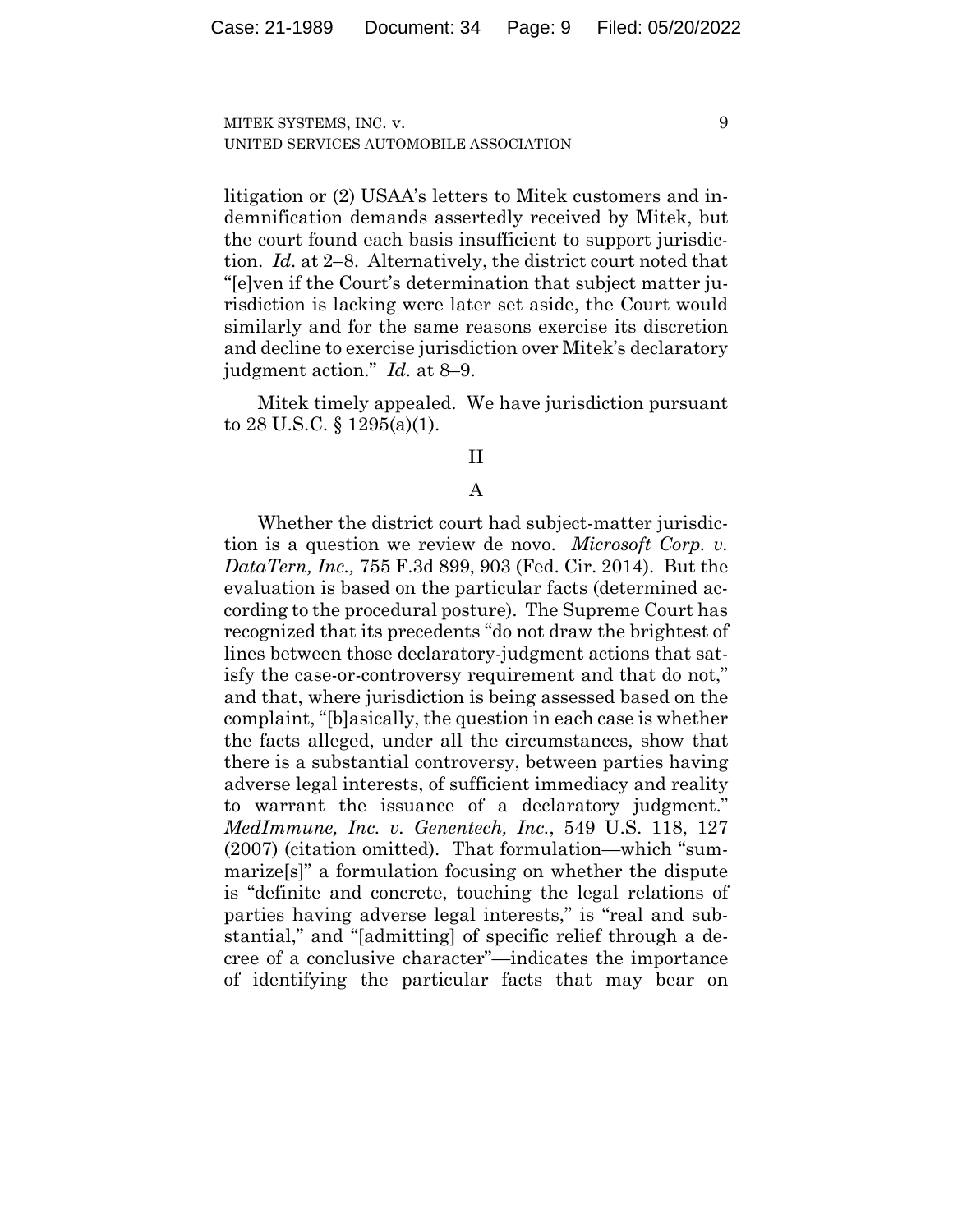whether the standard is met in a given case, in light of "all the circumstances." *Id.* (citation omitted).

The case-or-controversy inquiry has a dual temporal focus. First, "[a] declaratory judgment plaintiff must plead facts sufficient to establish jurisdiction at the time of the complaint, and post-complaint facts cannot create jurisdiction where none existed at the time of filing." *Microsoft*, 755 F.3d at 906; *see also Matthews Int'l Corp. v. Biosafe Engineering, LLC*, 695 F.3d 1322, 1331 (Fed. Cir. 2012); *Innovative Therapies, Inc. v. Kinetic Concepts, Inc.*, 599 F.3d 1377, 1383–84 (Fed. Cir. 2010). Second, a case or controversy must remain present throughout the course of the suit. *See Preiser v. Newkirk*, 422 U.S. 395, 401–02 (1975); *Int'l Medical Prosthetics Research Associates, Inc. v. Gore Enterprise Holdings, Inc.*, 787 F.2d 572, 575 (Fed. Cir. 1986).

Different procedural routes are available to identify the facts underlying the case-or-controversy determination, and clarity about which route is used is important, in part because the parties should know what opportunities they have for establishing facts of potential significance and, later, because the standard of appellate review is affected by the route taken. Thus, when determining whether there was standing at the time of the filing of the action based on pre-complaint events, and whether standing was maintained thereafter, the district court may rely on pleaded and undisputed facts or on findings that resolve factual disputes, reflecting the different possible treatments of a motion to dismiss for lack of jurisdiction under Rule 12(b)(1). Under Fifth Circuit precedent, which we follow on a nonpatent-specific issue such as this, a Rule 12(b)(1) motion sometimes calls for adjudication of factual disputes and sometimes does not:

[T]he district court is to accept as true the allegations and facts set forth in the complaint. Additionally, "the district court is empowered to consider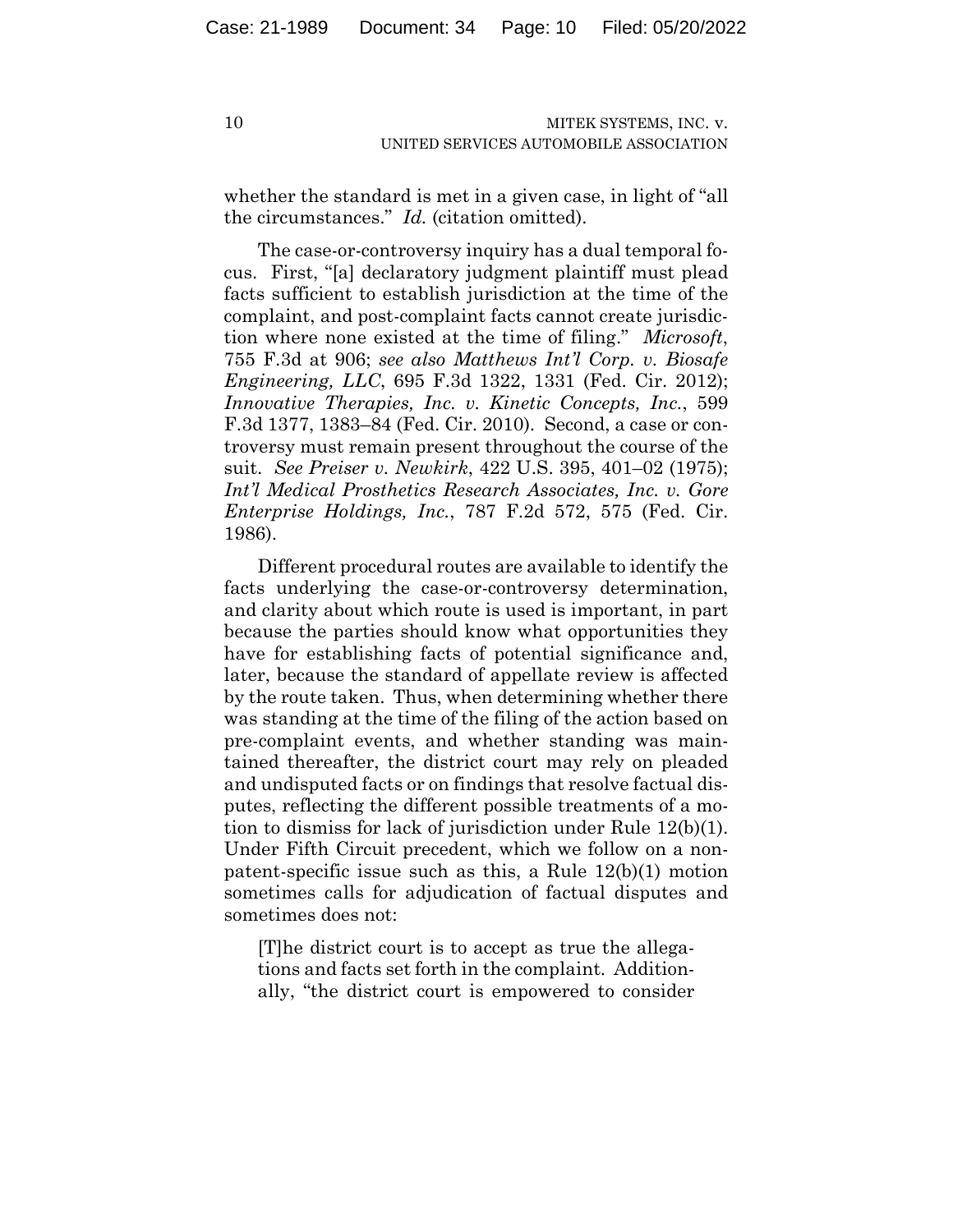matters of fact which may be in dispute." The district court consequently has the power to dismiss for lack of subject matter jurisdiction on any one of three separate bases: (1) the complaint alone; (2) the complaint supplemented by undisputed facts evidenced in the record; or (3) the complaint supplemented by undisputed facts plus the court's resolution of disputed facts.

*Choice Inc. of Texas v. Greenstein*, 691 F.3d 710, 714 (5th Cir. 2012) (citations omitted); *see also Montez v. Dep't of the Navy*, 392 F.3d 147, 149 (5th Cir. 2004); *Robinson v. TCI/US West Communications Inc.*, 117 F.3d 900, 904 (5th Cir. 1997). In the specific setting of a case-or-controversy challenge, the Fifth Circuit has said that a challenge is "factual" rather than "facial" "if the defendant 'submits affidavits, testimony, or other evidentiary materials.'" *Superior MRI Services, Inc. v. Alliance Healthcare Services, Inc.*, 778 F.3d 502, 504 (5th Cir. 2015) (citation omitted). "To defeat a factual attack, a plaintiff 'must prove the existence of subject-matter jurisdiction by a preponderance of the evidence' and is 'obliged to submit facts through some evidentiary method to sustain his burden of proof.'" *Id.* (citation omitted).2

<sup>2</sup> The Fifth Circuit's approach reflects the generally recognized facial/factual distinction in the treatment of jurisdictional challenges. *See*, *e.g.*, 5B C. Wright, A. Miller & M. Kane, *Federal Practice & Procedure Civil* § 1350 (3d ed. Apr. 2022 Update) (*Wright & Miller*); 5C *Wright & Miller* § 1363; *Cedars-Sinai Medical Center v. Watkins*, 11 F.3d 1573, 1583–84 (Fed. Cir. 1993); *Indium Corp. of America v. Semi-Alloys, Inc.*, 781 F.2d 879, 884 (Fed. Cir. 1985).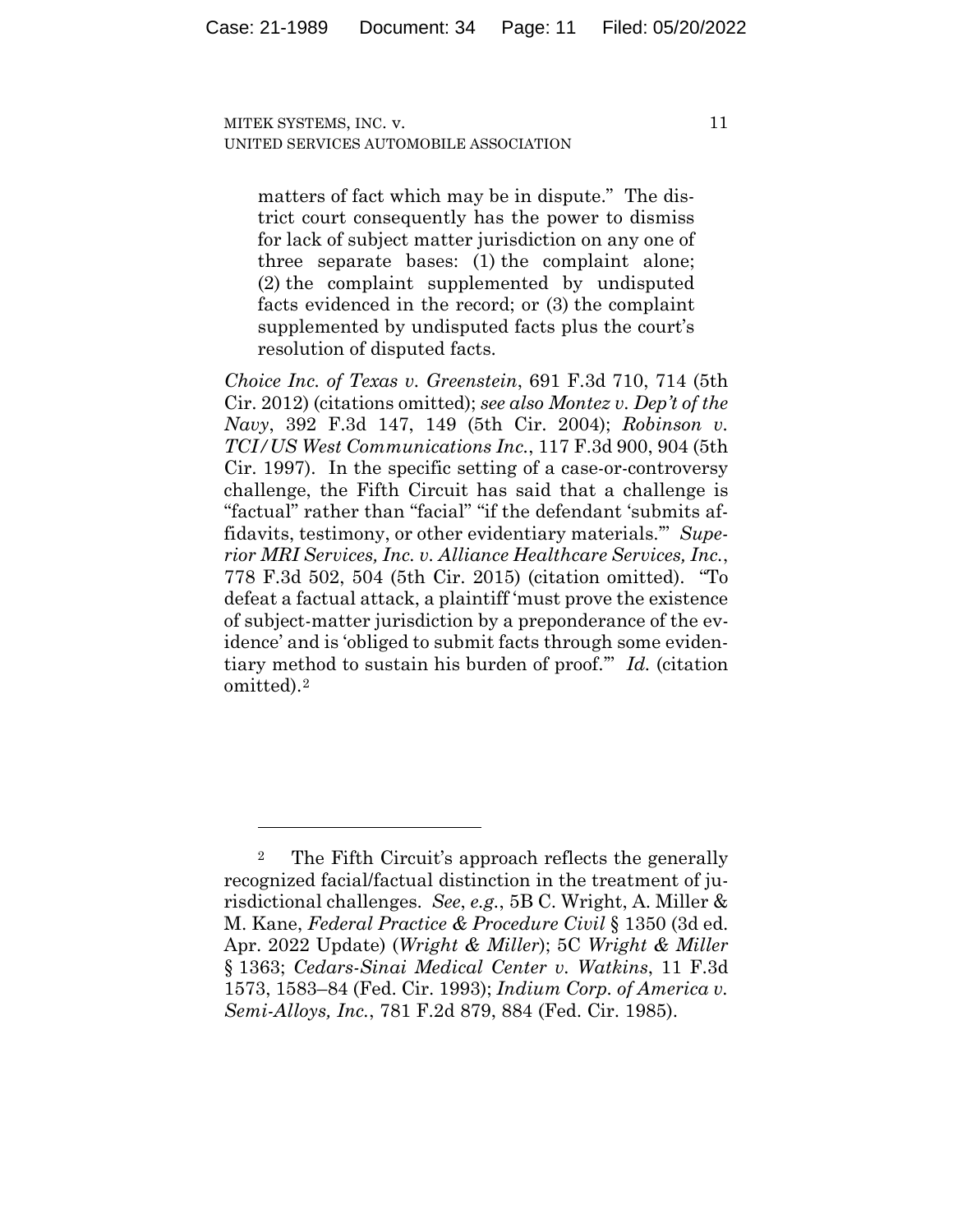B

In this case, Mitek's jurisdictional argument rests on two bases. Mitek builds on our recognition of certain sufficient conditions for finding a case or controversy:

[W]here a patent holder accuses customers of direct infringement based on the sale or use of a supplier's equipment, the supplier has standing to commence a declaratory judgment action if (a) the supplier is obligated to indemnify its customers from infringement liability, or (b) there is a controversy between the patentee and the supplier as to the supplier's liability for induced or contributory infringement based on the alleged acts of direct infringement by its customers.

*Arris Group, Inc. v. British Telecommunications PLC*, 639 F.3d 1368, 1375 (Fed. Cir. 2011). Reversing the order, and urging that it need not concede an indemnity obligation for customers' demands for indemnification to suffice, Mitek asserted in the district court, and asserts here, that it meets the *MedImmune* standard on each of two bases: (a) its potential liability for infringement; and (b) the alleged demands for indemnity made by many of its licensees after USAA sent them letters seeking to sell them licenses to USAA patents. Mitek Opening Br. 14–26.

To a large extent, the parties have debated the case-orcontroversy issue at too high a level of generality. The issues raised by Mitek's asserted bases of jurisdiction, we conclude, require finer parsing of the issues and more particularized determinations than we have before us, both from the parties and from the district court. Moreover, the district court was unclear in identifying whether it was treating the Rule 12(b)(1) motion as a facial challenge or as a factual challenge, in whole or in part, and the parties themselves have been unclear about this. We hold that further proceedings are needed in order for the case-or-controversy determination to be made and that, subject to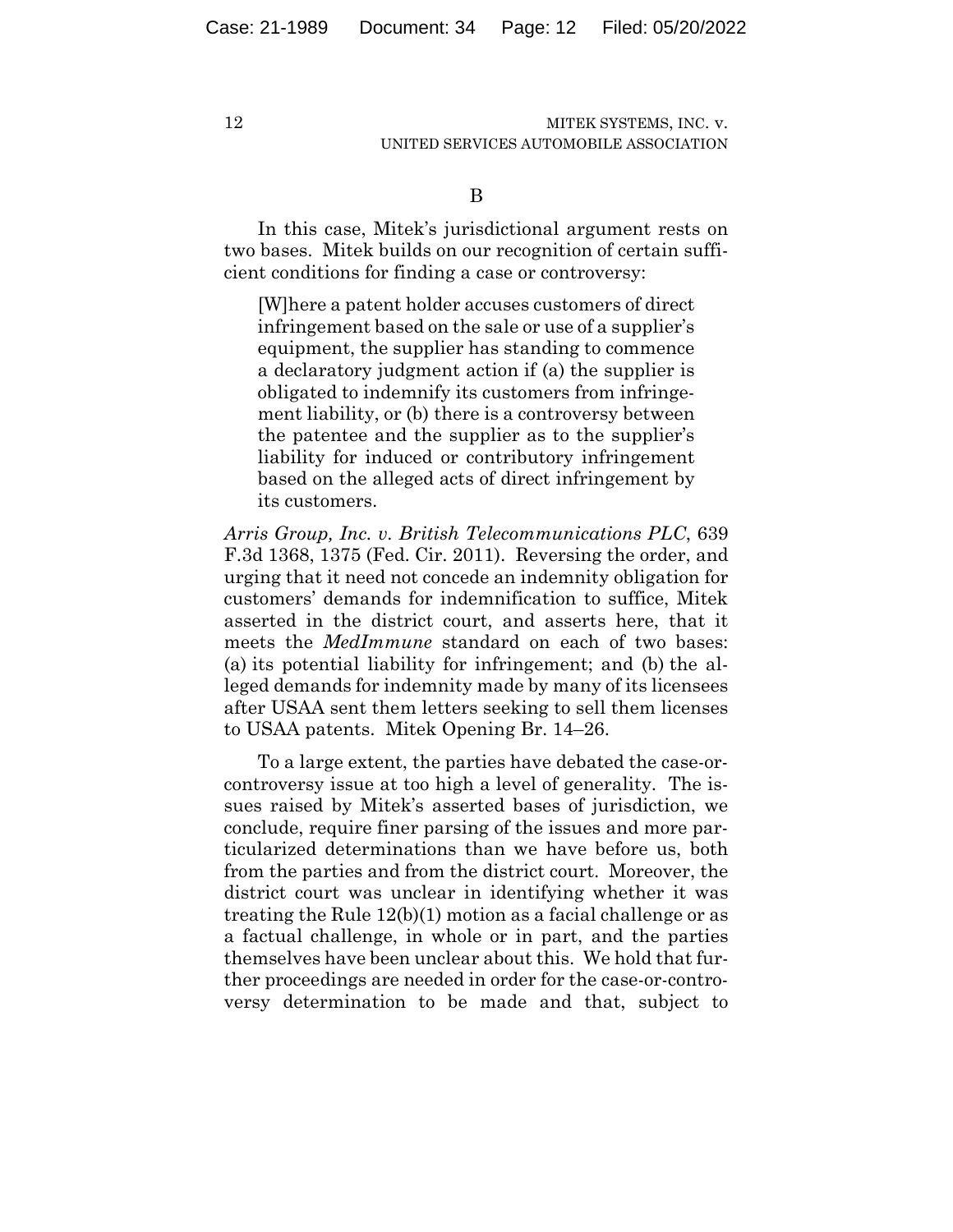forfeiture determinations we leave initially to the district court, the proceedings should include additional fact-finding proceedings. We therefore vacate the jurisdictional dismissal. We remand for further proceedings on the jurisdictional issue—and also, as we conclude in Part III *infra*, on the issue of discretion-based dismissal.

1

Mitek's first asserted basis of a case or controversy is its potential liability to USAA for infringement. In arguing for the existence of a case or controversy on that basis, at least as of the time of filing of the declaratory-judgment action, Mitek focused on what had occurred in USAA's suit against Wells Fargo. The trial in the Wells Fargo case was in progress at the time Mitek filed for a declaratory judgment on November 1, 2019. Though the jury rendered a verdict in USAA's favor a few days later, the case was not resolved until more than a year later, shortly before the district court ruled on the motion to dismiss, which had been filed in January 2020 and on which the district court in Texas had heard argument in July 2020.

The district court concluded that "the Wells Fargo Case could not have provoked in Mitek a reasonable apprehension of suit by USAA." *Dismissal Order* at 6.3 The district

<sup>3</sup> The Supreme Court in *MedImmune* rejected a general requirement of a reasonable apprehension of suit. 549 U.S. at 132 n.11; *see also SanDisk Corp. v. STMicroelectronics, Inc.*, 480 F.3d 1372, 1380 (Fed. Cir. 2007). Here, however, the district court's use of that concept is directly responsive to Mitek's particular theory as to whether Article III standing existed under the *MedImmune* standard. *See also Streck, Inc. v. Research & Diagnostic Systems, Inc.*, 665 F.3d 1269, 1282 (Fed. Cir. 2012) ("[I]n the wake of *MedImmune*, 'proving a reasonable apprehension of suit is one of multiple ways that a declaratory judgment plaintiff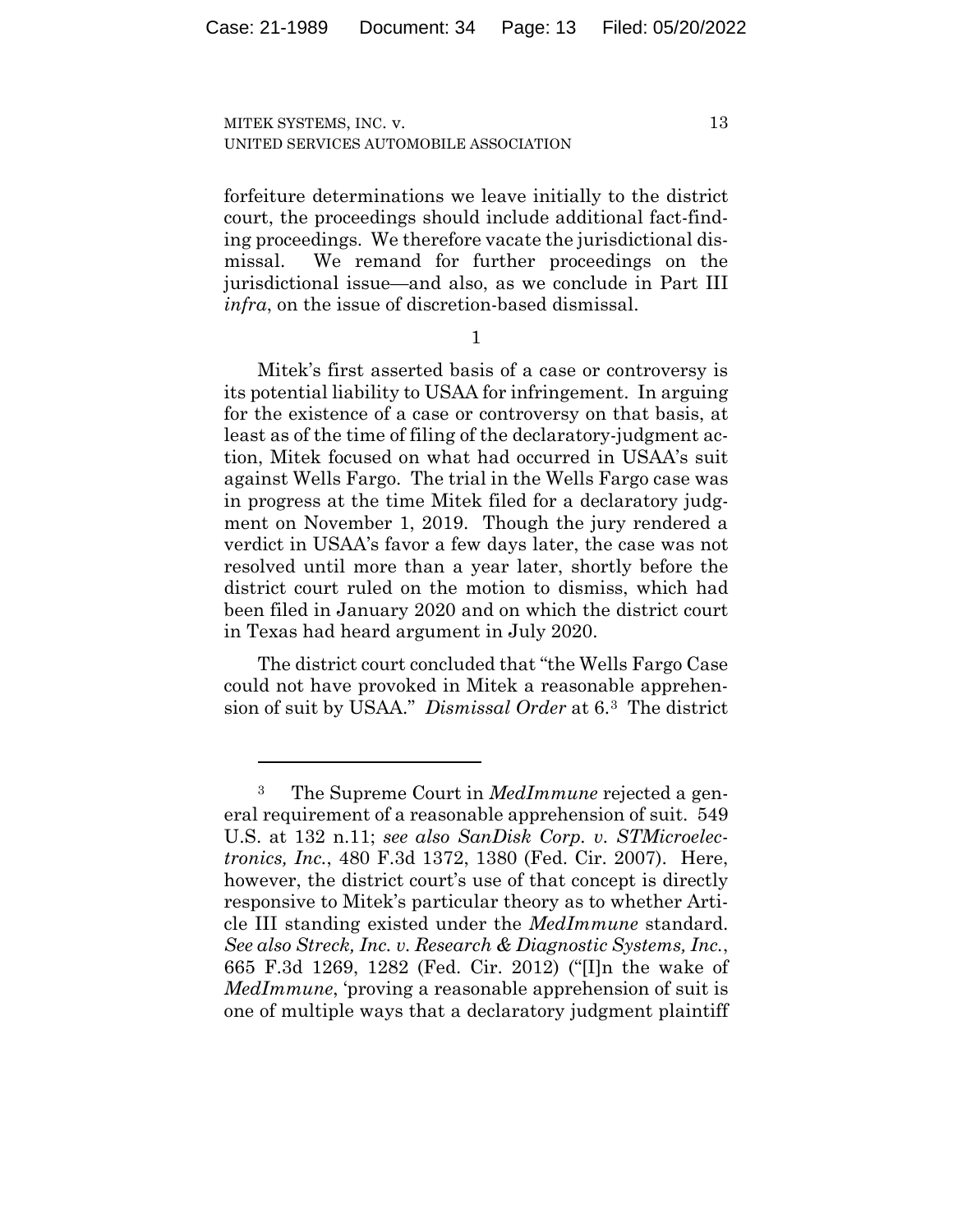court did not determine that USAA had disclaimed any interest in suing Mitek or had made a strategic decision (*e.g.*, that all actions for infringement of the patents-in-suit should be against banks and other Mitek customers, not Mitek) that a suit against Mitek was not reasonably possible. And we find several ways in which the reasons the district court did give are inadequate on the record before us.

The court reasoned that "Mitek sitting on its hands during the Wells Fargo Case and neglecting to intervene is probative (and perhaps the best indicator) as to . . . any actual apprehension Mitek felt with regard to litigation by USAA." *Id.* at 4. But the court did not explain why Mitek's "neglecting to intervene"—a point distinct from the simple fact that USAA had not (yet) sued Mitek or might even prefer to sue individual banks—has particular weight as a basis for concluding that Mitek had no reasonable apprehension of itself being sued. Assessing the weight of the choice not to intervene (in USAA's first suit on these patents) would require considering the legal, factual, and contextual factors bearing on the opportunity for intervention and the benefits of intervention in another's suit compared to alternatives. The district court's opinion does not include such an analysis of the intervention choice, and in the absence of such an analysis, we do not see how the decision not to intervene in the first suit on the patents counts materially against a finding of a reasonable apprehension of suit.

The district court also reasoned that the substance of the evidence in the Wells Fargo case undermined Mitek's assertion that it faced potential liability for infringement. The court explained: "The repeated testimony given during the Wells Fargo trial was that without significant

can satisfy the more general all-the-circumstances test' to establish jurisdiction." (citation omitted)).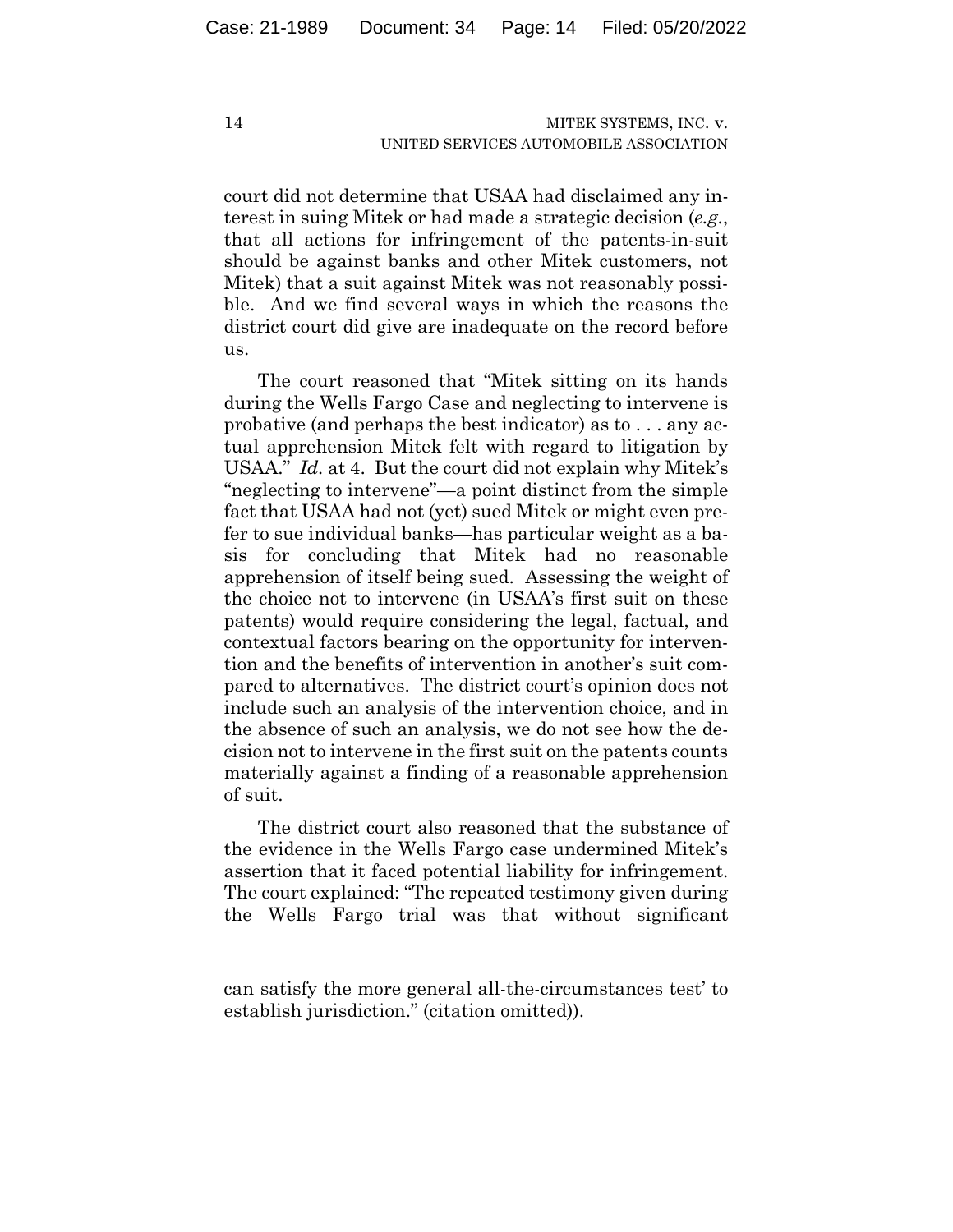customization by Wells Fargo, the Mitek Mi-Snap product does not infringe the asserted patent." *Id.* at 4–5. Seemingly on that basis, the court concluded that the Wells Fargo litigation did not contain implied accusations of infringement by Mitek and, in fact, "gave Mitek every reason to think that USAA does *not* intend to pursue any claim for patent infringement against Mitek." *Id.* at 4.

This reasoning is not sufficiently complete to support the conclusion drawn. Determining whether Mitek reasonably might be liable for infringement requires "look[ing] to the elements of the potential cause of action" and considering both the patent claims at issue and the alleged facts concerning Mitek and its customers in light of those elements. *Microsoft*, 755 F.3d at 903–05. Although Mitek is not obligated to prove, for jurisdictional purposes, that it infringes the patents-in-suit (which is what it ultimately seeks to *disprove* in the case), "there must be allegations by the patentee or other record evidence that establish at least a reasonable potential that [infringement claims against Mitek] could be brought." *Id.* at 905. This requires separate consideration of the separate types of infringement (notably, direct infringement, inducement of infringement, and contributory infringement) of the claims of the patentsin-suit, and of the bearing on any infringement of such claims of the fact stressed by the district court—namely, that bank customers customize Mitek's software.

The district court did not conduct an analysis at this level of specificity. The district court's reference to customization does not identify the choices that Mitek's customers make and tie those choices to the coverage of a claim; consequently, the reference does not show that, without the customer's choices, Mitek's product itself is not within the claim coverage. And even if customization is how a Mitek customer comes within a claim element, the need for such customization does not exclude Mitek liability for inducement under 35 U.S.C. § 271(b)—if, for example, Mitek provides manuals, along with the software, that meet the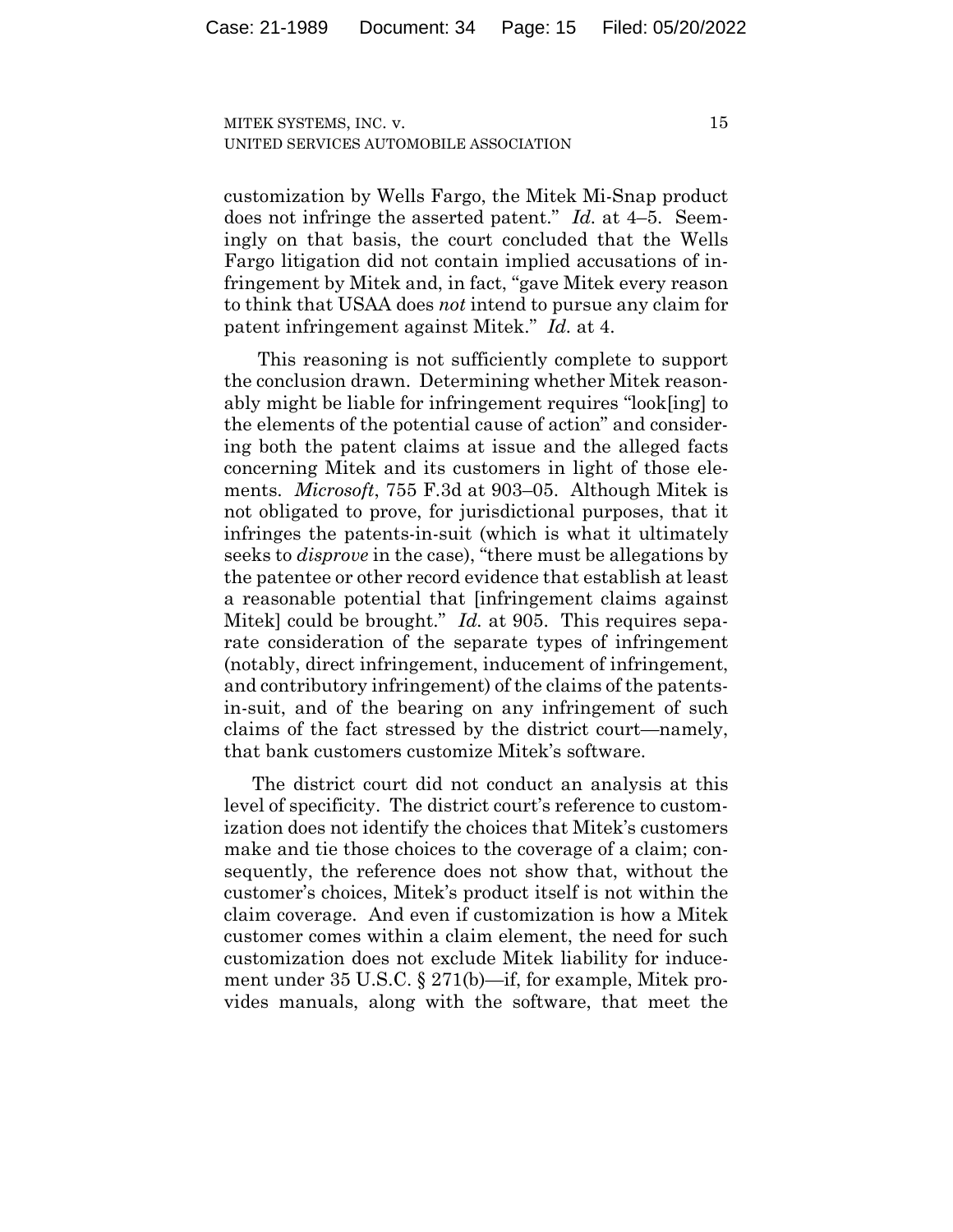standard of taking an affirmative act to encourage infringement with the knowledge that the induced acts constitute patent infringement. *Global-Tech Appliances, Inc. v. SEB S.A.*, 563 U.S. 754, 765–66 (2011); *see*, *e.g.*, J.A. 720–22 (evidence potentially relevant to inducement). Analysis of that possibility appears to be needed. So too of any possibility of contributory infringement if MiSnap™ is not suitable for substantial non-infringing uses. 35 U.S.C. § 271(c); *see*, *e.g.*, J.A. 434–35, 566–67 (evidence potentially relevant to contributory infringement). Even direct infringement may warrant more analysis than is reflected in the district court's opinion. *See* J.A. 31 (Compl. ¶ 12); *see also* J.A. 478.4

The required analysis also should be clear about whether the Rule 12(b)(1) motion is being treated as presenting a facial or a factual challenge and whether the preconditions for treating such a motion as a factual challenge were met. The district court, though seeming to recognize that facts were placed in dispute, was less than clear about this distinction. *Compare Dismissal Order* at 2 (implying in legal standard section that the court was going to decide the motion on the complaint alone, accepting as true the allegations and facts set forth therein), *with id.* at 4–5 (seemingly treating USAA's motion to dismiss as a factual attack on whether USAA implicitly accused Mitek of infringement in the Wells Fargo litigation). It appears that USAA took the steps required to mount a factual attack that entitled it to a resolution of at least some factual disputes, not just to a decision on the sufficiency of the complaint when combined with undisputed facts. *See* J.A. 262–

<sup>4</sup> The parties have focused on claim 1 of the '779 patent on appeal, but oral argument suggested the possibility that it might not be fully representative for the direct, contributory, or induced infringement analysis. *See* Oral Arg. at 22:00–27, 44:17–37, 1:04:36–05:06.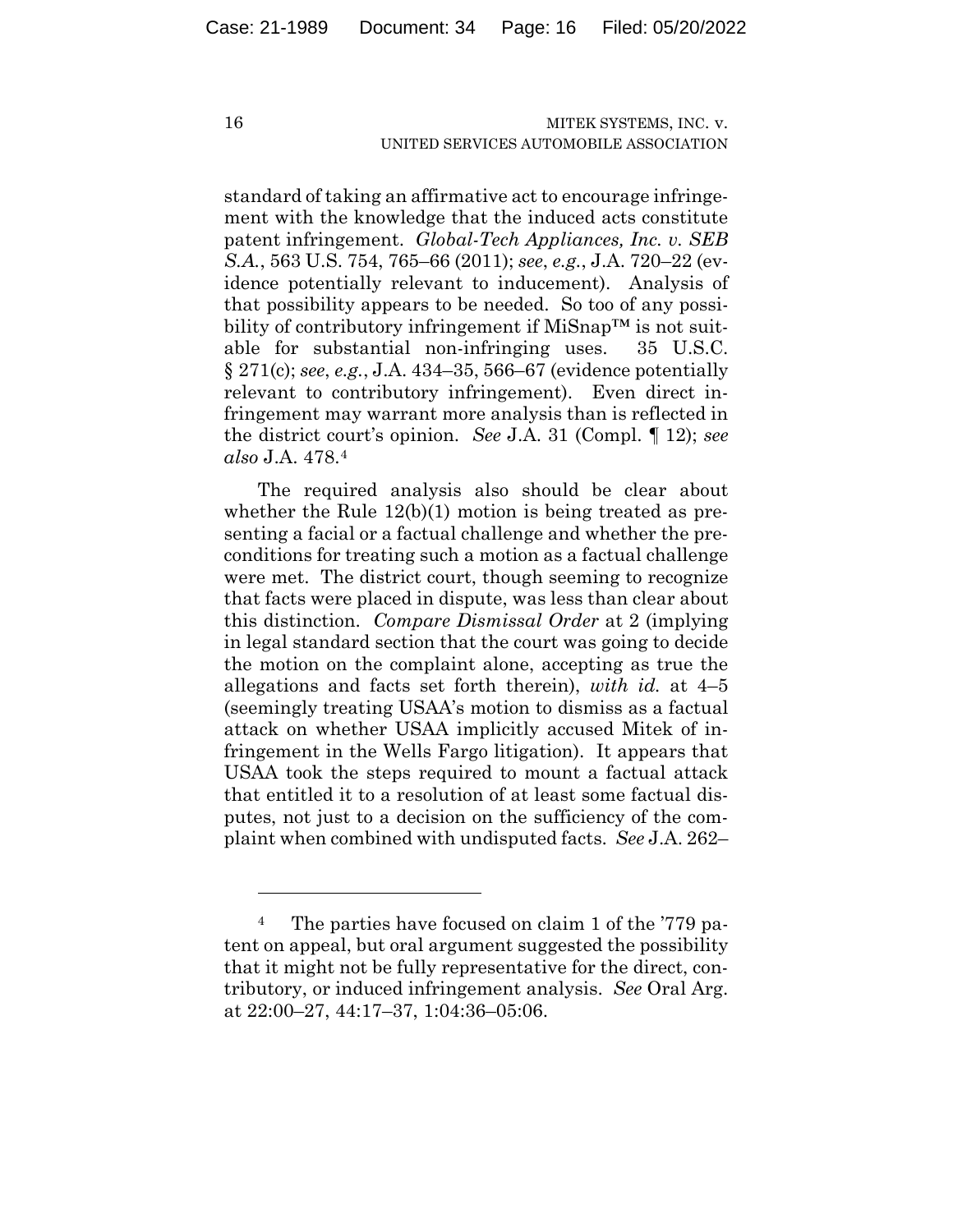67 (USAA's motion to dismiss, submitting evidence from Wells Fargo trial); J.A. 882–84 (USAA's reply, specifically asserting that USAA's motion was factual, not facial); J.A. 957–1014 (argument to district court, discussing at length what was shown in the Wells Fargo trial). But we leave that determination to the district court in the first instance, as we do the determination whether either party forfeited any particular contention (about a particular type of infringement, for example) or right to present, or obtain discovery of, additional evidence.

Also for possible consideration on remand, if not forfeited, are related issues concerning events and evidence that post-date the filing of this declaratory-judgment action on November 1, 2019. One such issue is whether, even if a case or controversy between USAA and Mitek existed on that day based on potential Mitek liability, it ceased to exist later—for example, once USAA and Wells Fargo had settled their case and USAA still had not sued Mitek even though it had sued another bank. Another issue is whether any case or controversy between USAA and Mitek as of November 1, 2019, extended beyond the potential for Mitek liability involving Mitek's dealings with Wells Fargo specifically. Both of these issues, and perhaps others, might involve exploring the extent of similarities between Mitek's relationships with Wells Fargo and other customers.5

In short, on remand, the district court's primary task regarding Mitek's first asserted basis for establishing a case or controversy will be to ascertain the alleged role of the Mitek technology in the banks' applications and the alleged role that the Mitek technology plays in infringement claims. Making those core determinations, and

<sup>5</sup> Mitek has included in the record a news article containing statements attributed to USAA about "the banking industry." J.A. 768–70. We do not decide what, if any, role that article has to play in this case.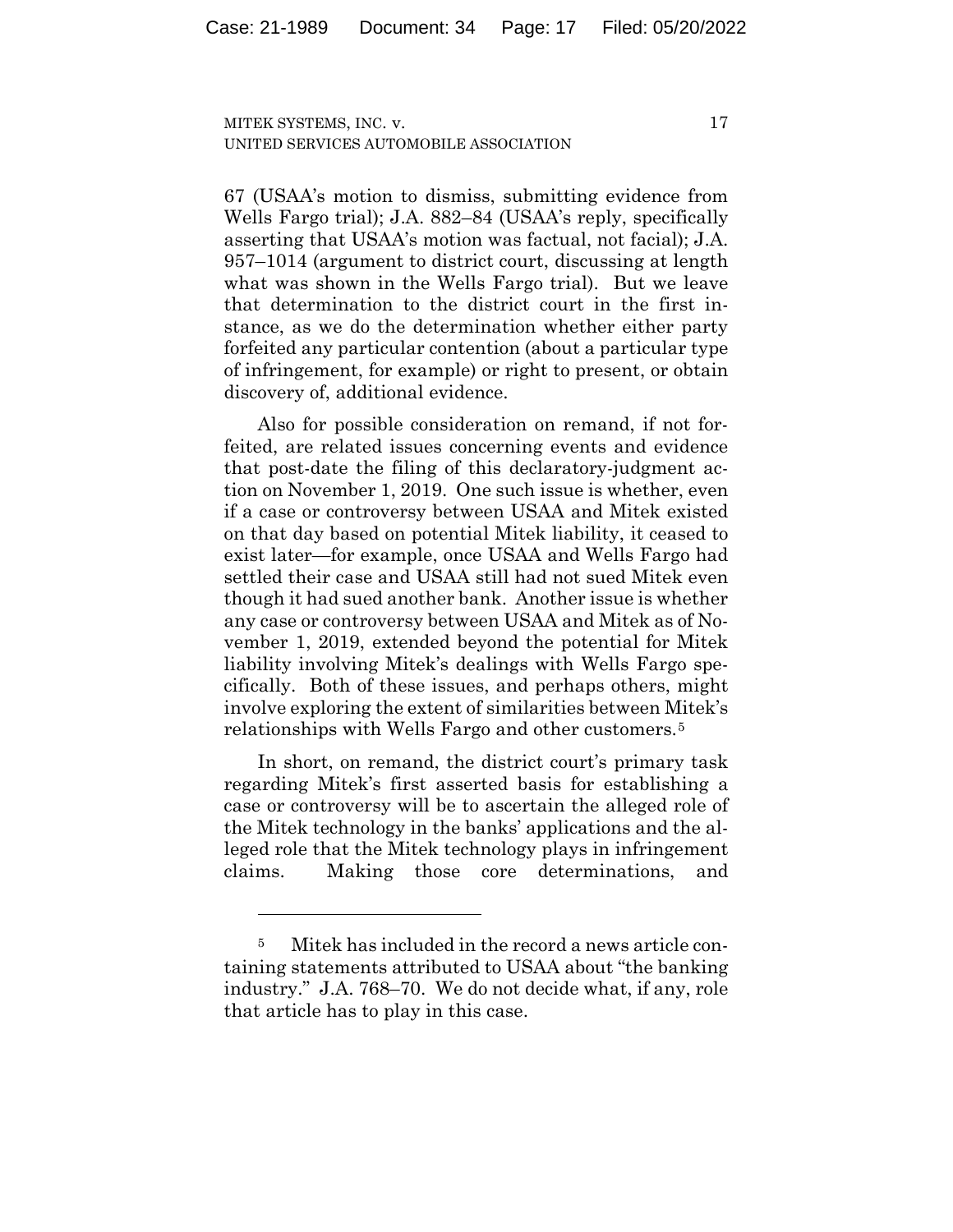considering any other pertinent issues, will supply a fuller basis for the bottom-line assessment of Mitek's first theory of Article III jurisdiction.

2

For similar reasons, the district court's case-or-controversy analysis of USAA's letters to Mitek customers combined with subsequent indemnification demands is inadequate. Concerning the letters specifically, the court stated that it was "not convinced that these letters create a justiciable controversy," observing that Mitek had submitted only one letter with the complaint—a letter that came from USAA's licensing counsel and that did not threaten litigation, include claim charts for the patents-insuit, or identify Mitek or particular products as infringing. *Dismissal Order* at 6–7. The court did not address the complaint's allegations about indemnification requests from other Mitek customers who had received letters. *Id.* at 7– 8 (addressing indemnification only with respect to Wells Fargo and PNC).

The first part of this two-part assertion is that the USAA letters to Mitek's customers created an actual infringement controversy between USAA and those customers that would have sufficed for those customers to seek declaratory relief. This is a necessary element of the asserted indemnity-based interest of Mitek. *See BP Chemicals Ltd. v. Union Carbide Corp.*, 4 F.3d 975, 981 (Fed. Cir. 1993) ("The agreement to defend or indemnify a third person does not provide the actual controversy whereby the defender or indemnitor may bring a declaratory action on its own behalf when there is no actual controversy involving the indemnitee."). On this first part, we conclude that the allegations in Mitek's complaint concerning USAA's letter campaign and the attached example letter, viewed in light of the Wells Fargo litigation, are sufficient to show a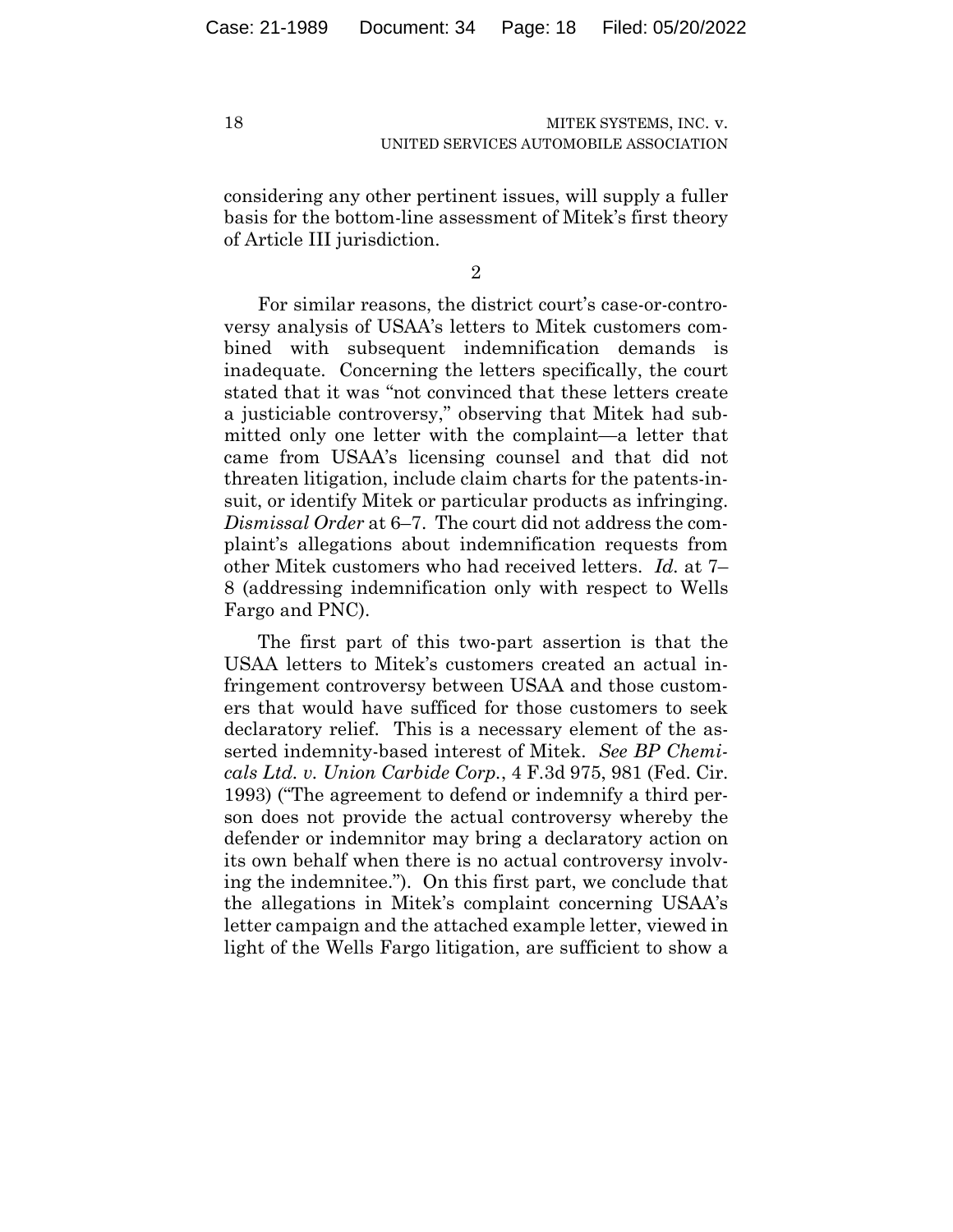19

controversy between USAA and Mitek's customers who received letters.6

As we explained in *Hewlett-Packard Co. v. Acceleron LLC*, "declaratory judgment jurisdiction exists 'where a patentee asserts rights under a patent based on certain identified ongoing or planned activity of another party, and where that party contends that it has the right to engage in the accused activity without license.'" 587 F.3d 1358, 1361 (Fed. Cir. 2009) (citation omitted). But "a communication from a patent owner to another party, merely identifying its patent and the other party's product line, without more," does not suffice. *Id.* at 1362. Here, there is just enough "more."

The example letter attached to the complaint includes three of the four patents-in-suit (covering both relevant families) in its patent list, stating that "these are . . . likely to be relevant to your offering of a mobile check deposit application." J.A. 45, 79–82 (Compl. Ex. A). Additionally, the letter provides a claim chart that, in addressing a different, unrelated patent, explains "in detail . . . how the claims relate to the mobile deposit application offered by one of the largest banks in the US," which USAA states it believes "operates in a similar way" to the deposit application of the letter recipient. J.A. 45 (Compl. Ex. A). Particularly in light of USAA's recent litigation against Wells Fargo on the four patents-in-suit, which the customer would know was in part based on use of Mitek technology, *see Micron* 

<sup>6</sup> We do not read USAA's motion to dismiss as contesting the facts concerning the USAA letters to Mitek's customers. *See* J.A. 269–70. We therefore do not view the motion as presenting a factual challenge on this point, but only a facial challenge to the legal sufficiency of the complaint's allegations to establish the letters half of its indemnity-based argument for the existence of a case or controversy.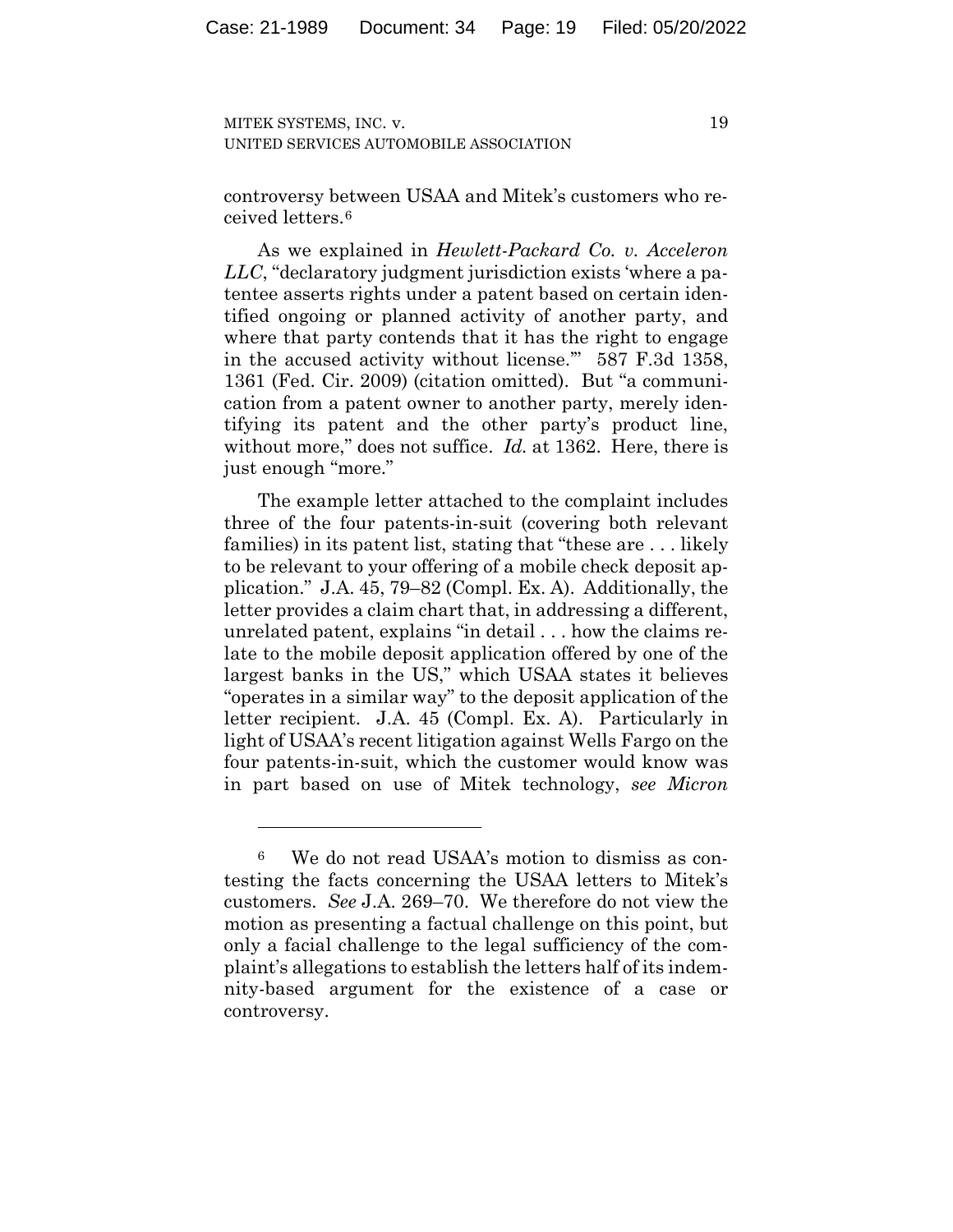*Technology, Inc. v. Mosaid Technologies, Inc.*, 518 F.3d 897, 901–02 (Fed. Cir. 2008), we conclude that, under the totality of the circumstances, there is enough for Mitek's other customers to reasonably interpret USAA's actions as an implicit assertion of infringement based on incorporation of Mitek technology, *Hewlett-Packard*, 587 F.3d at 1363.

The second half of Mitek's indemnity-based assertion of a case or controversy concerns whether, beyond bare indemnity demands or requests, there was actually a "reasonable potential" of Mitek's indemnification liability, with that potential giving Mitek the required concrete stake in litigating the underlying customers' freedom from infringement liability to USAA. *See Microsoft*, 755 F.3d at 905. We have sometimes used the language of "obligation" when referring to the indemnity issue in this context. *See*, *e.g.*, *id.*  at 904; *Arris*, 639 F.3d at 1375; *Allied Mineral Products, Inc. v. OSMI, Inc.*, 870 F.3d 1337, 1340–41 (Fed. Cir. 2017). But we have never held that the validity of an indemnity demand, *i.e.*, the applicability of an indemnity agreement to the demander's circumstances, needs to be conceded to establish subject-matter jurisdiction. Indeed, other cases, such as *Microchip Technology Inc. v. Chamberlain Group, Inc.*, refer only to the "existence of an indemnity agreement," not its conceded applicability in the particular case. 441 F.3d 936, 943 (Fed. Cir. 2006); *see also Creative Compounds, LLC v. Starmark Laboratories*, 651 F.3d 1303, 1316 (Fed. Cir. 2011). Similarly, *Microsoft* suggests that only the "merit of the customer request" is relevant, which does not require a concession of the request's validity.755 F.3d at 904. And such a concession is not required to establish that the declaratory-judgment plaintiff (receiving indemnity demands) has a definite, concrete, immediate, real interest in obtaining the declaration sought.

What remains is a need for further proceedings on remand. The district court should first determine which Rule 12(b)(1) framework to apply, *i.e.*, determine whether USAA mounted a factual attack on the indemnity allegations of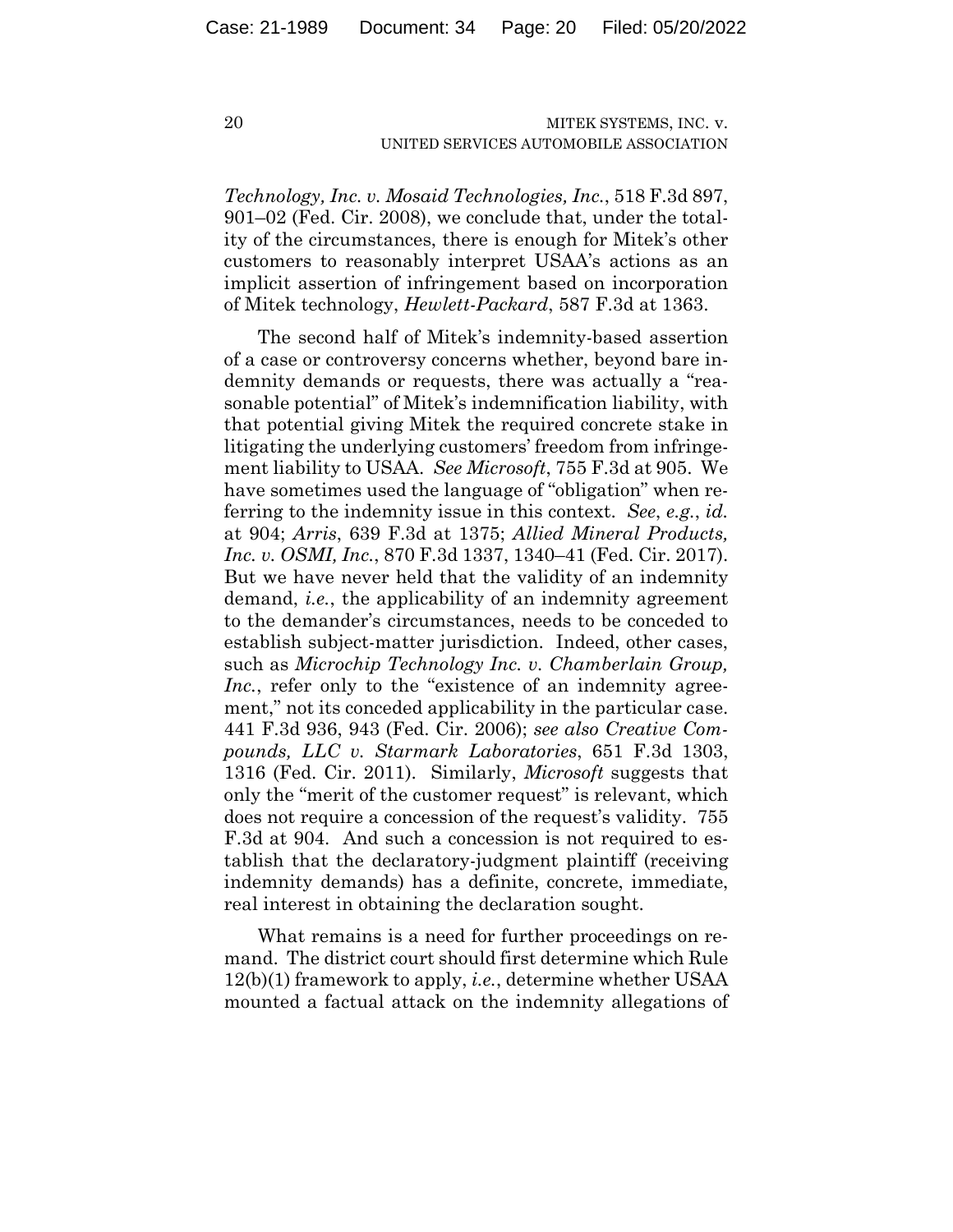Mitek's complaint. *See*, *e.g.*, J.A. 267–68, 270–71 (USAA motion to dismiss); J.A. 883, 885 (USAA reply); J.A. 360, 899 (evidence regarding Wells Fargo indemnification, potentially conflicting with allegations in the complaint, *see*  J.A. 31–32 (Compl. ¶ 13)). If it finds that USAA has not mounted a factual attack, the court must closely analyze the relevant indemnity allegations, J.A. 31–32 (Compl. ¶ 13), to determine whether they suffice. If it finds that USAA has mounted a factual attack, we again leave it to the district court to decide how to proceed, including whether the parties should have the opportunity to present additional evidence, and to address (at least for purposes of continuing jurisdiction) issues concerning post-complaint events, such as USAA's suit against PNC and PNC's indemnification request to Mitek through a third party, J.A. 1035–36. The character of the indemnity demands received and the precise scope of the corresponding indemnity agreements, *see* Oral Arg. at 33:20–34:25; Mitek Reply Br. 17 n.4, may bear heavily on the sufficiency of Mitek's indemnity-based interest in obtaining the requested declaratory judgment that can be sought based on that interest—namely, a declaration of its customer's nonliability because of noninfringement or invalidity of the patents at issue.

#### III

The court stated that, in case its "determination that subject matter jurisdiction is lacking were later set aside, [it] would similarly and for the same reasons exercise its discretion and decline to exercise jurisdiction over Mitek's declaratory judgment action." *Dismissal Order* at 8–9. We review a district court's discretionary decision to dismiss for abuse of discretion. *Communications Test Design, Inc. v. Contec, LLC*, 952 F.3d 1356, 1361 (Fed. Cir. 2020). Where a discretionary decision rests on an inadequate explanation and might well be different without the deficiencies, we may vacate the decision and remand for reconsideration. *See*, *e.g.*, *Whitserve, LLC v. Computer*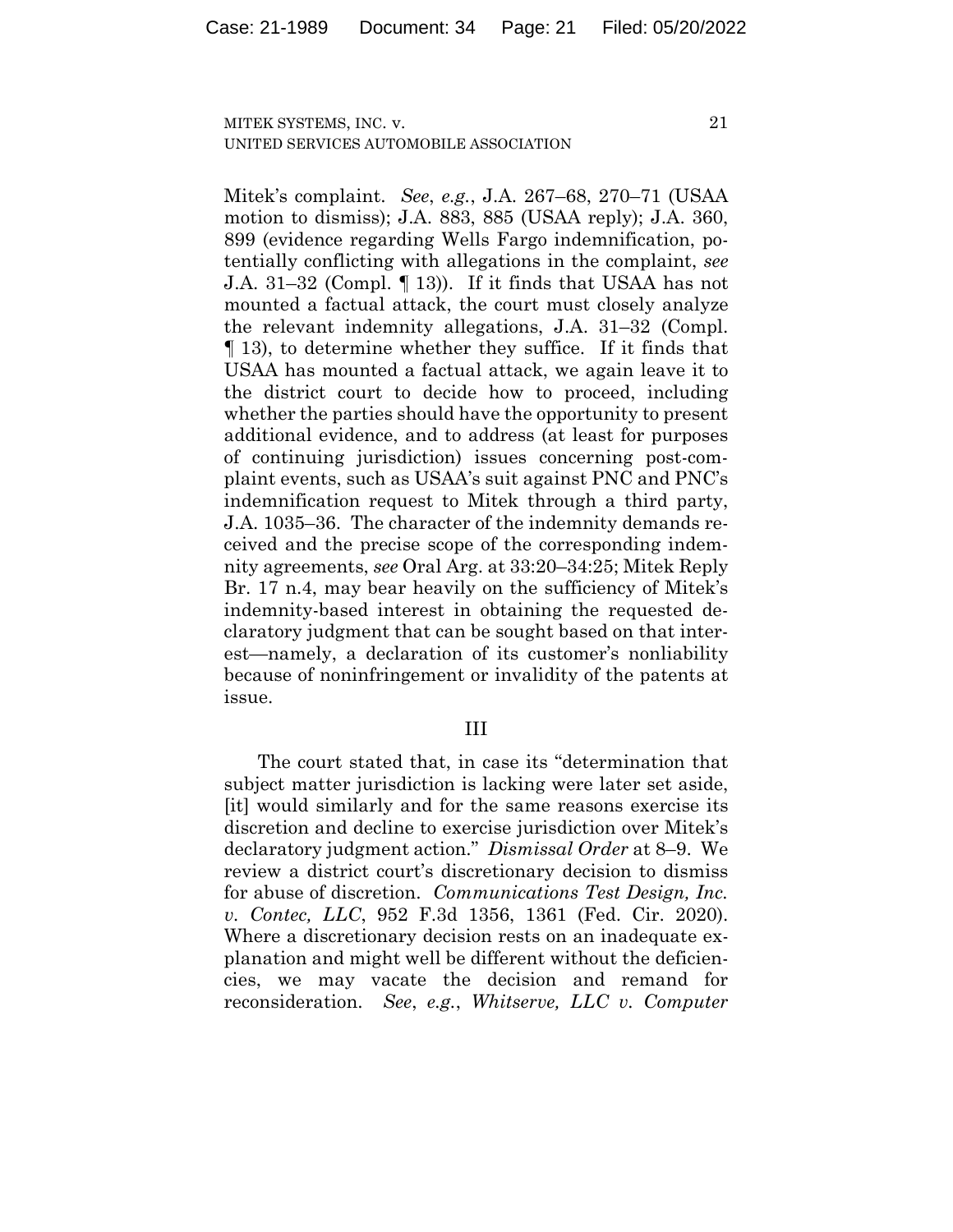*Packages, Inc.*, 694 F.3d 10, 35–36 (Fed. Cir. 2012). We follow that course regarding the discretion ruling here.

Given the Declaratory Judgment Act's use of the word "may," 28 U.S.C. § 2201(a), the Supreme Court has stated that a district court has "unique and substantial discretion in deciding whether to declare the rights of litigants," *Wilton v. Seven Falls Co.*, 515 U.S. 277, 286 (1995) (quoted with approval in *MedImmune*, 549 U.S. at 136). The Court likewise has said that "facts bearing on the usefulness of the declaratory judgment remedy, and the fitness of the case for resolution, are peculiarly within [district courts'] grasp." *Id.* at 289 (again quoted with approval in *MedImmune*, 549 U.S. at 136). The scope of the discretion remains unclear. In *Wilton*, the Court "conclude[d] only that the District Court acted within its bounds in staying [an] action for declaratory relief where parallel proceedings, presenting opportunity for ventilation of the same state law issues, were underway in state court." *Id.* at 290.

For our part, we have said that, as long as a district court "acts in accordance with the purposes of the Declaratory Judgment Act and the principles of sound judicial administration, [it] has broad discretion to refuse to entertain a declaratory judgment action." *EMC Corp. v. Norand Corp.*, 89 F.3d 807, 813–14 (Fed. Cir. 1996). But, consistent with the constraints imposed by the noted statutory purposes and judicial-administration principles, we have insisted: "There must be well-founded reasons for declining to entertain a declaratory judgment action." *Capo, Inc. v. Dioptics Medical Products*, 387 F.3d 1352, 1355 (Fed. Cir. 2004); *see also Micron*, 518 F.3d at 903–05; *Genentech, Inc. v. Eli Lilly & Co.*, 998 F.2d 931, 936 (Fed. Cir. 1993). As an example, we explained in *Ford Motor Co. v. United States* that, "[w]hile the existence of another adequate remedy does not necessarily bar a declaratory judgment, district courts may refuse declaratory relief where an alternative remedy is better or more effective." 811 F.3d 1371, 1379–80 (Fed. Cir. 2016) (citations omitted); *see also*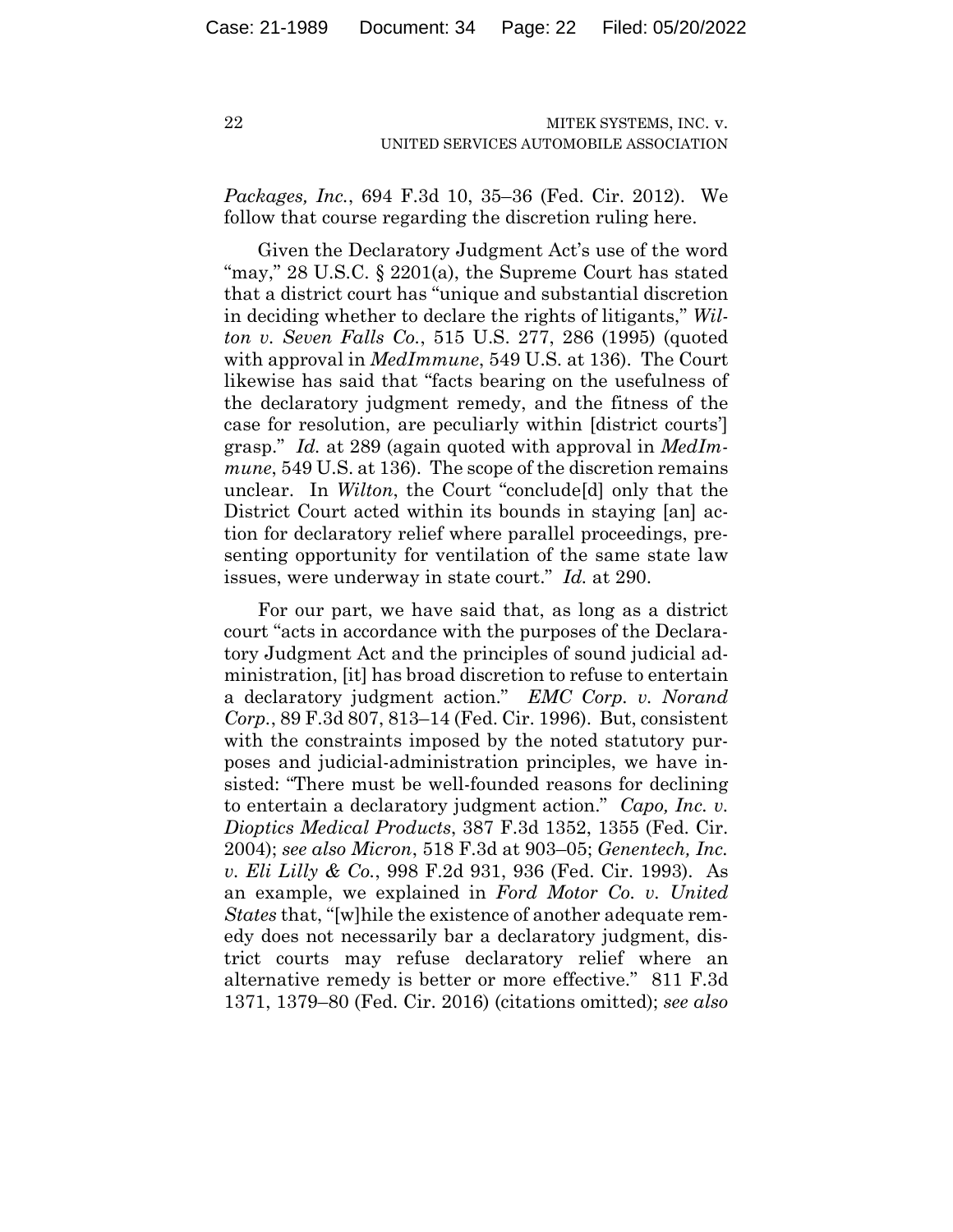23

10B *Wright & Miller* § 2758 & n.6 (4th ed. Apr. 2022 Update).

Here, the district court did not give reasons independent of its reasons for its jurisdictional dismissal, which we have held above to be deficient in various respects. Without further analysis of why those reasons make it appropriate to decline to entertain the claim for declaratory relief as a matter of discretion when we have determined that the same reasons do not support the jurisdictional dismissal (at least at this stage of the proceedings), the district court's discretion ruling cannot stand. We note in particular that the district court may have been suggesting that the route of intervention in one or more USAA suits against Mitek customers is preferable, considering statutory purposes and judicial-administration principles, to the declaratory-judgment action Mitek initiated here. *See* Mitek Opening Br. 32 (so reading the district court opinion); USAA Response Br. 45 (same). If so, a determination along those lines would require more analysis of various issues, such as (but not necessarily limited to): (1) whether Mitek could intervene in such actions and under what circumstances, (2) whether intervention would provide Mitek adequate relief from the harms the Declaratory Judgment Act recognizes as a basis for such relief, (3) the scope of what would have to be adjudicated in Mitek's suit for a declaration of noninfringement on behalf of Mitek and all of its customers and whether that scope could properly be limited to address unwieldiness, and (4) whether ultimately the intervention route is more effective or efficient than the declaratory-judgment route.

We vacate the discretionary dismissal.

#### IV

Mitek argues that, if we disturb the dismissal and remand (as we are doing), we should order the case to be transferred on remand back to the Northern District of California because the original order transferring the case to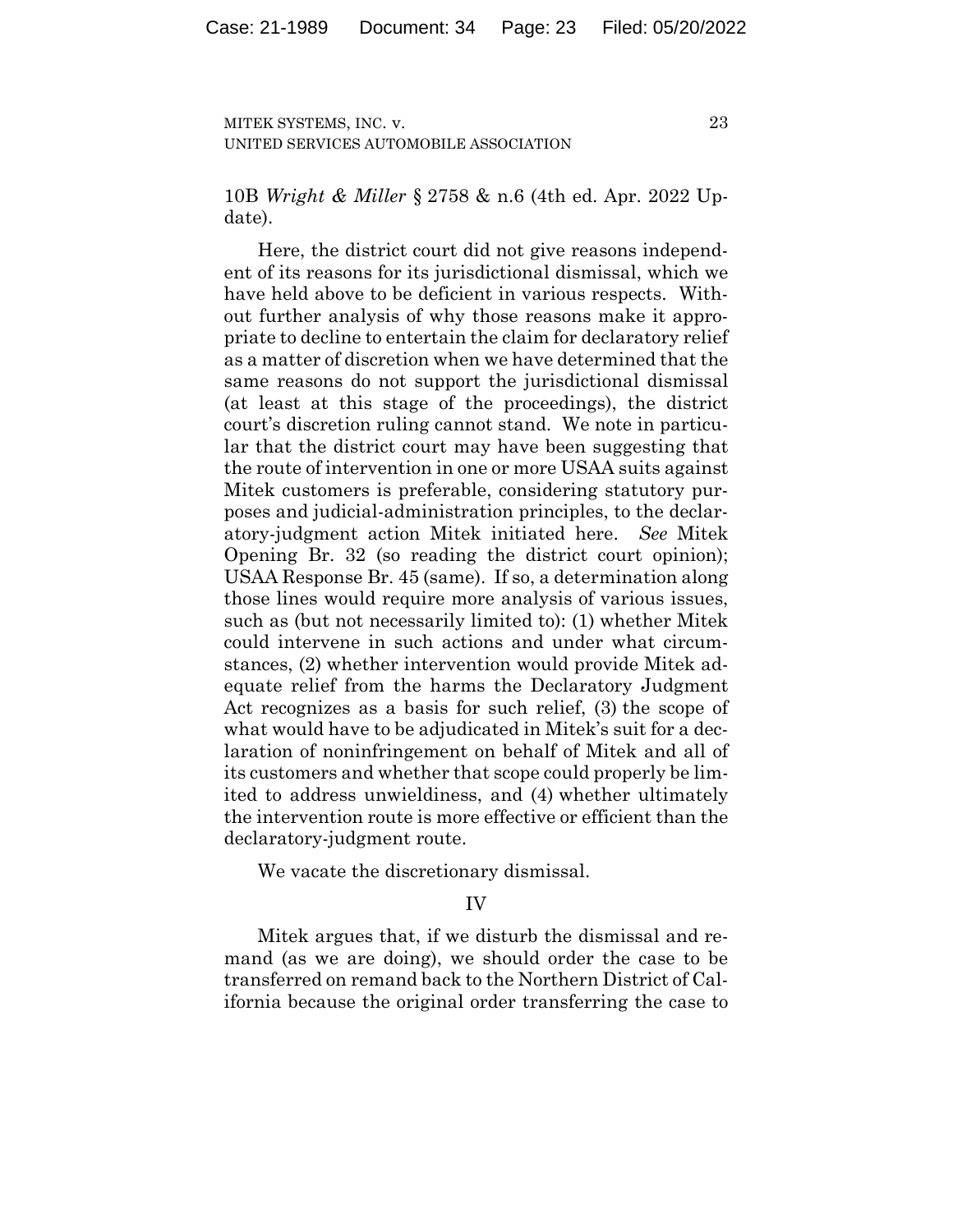24

#### MITEK SYSTEMS, INC. v. UNITED SERVICES AUTOMOBILE ASSOCIATION

the Eastern District of Texas should be reversed. *See*  Mitek Reply Br. 25.We reject that argument.

A

As an initial matter, Fifth Circuit law appears to preclude Mitek from successfully challenging the transfer order in the present appeal, taken after final judgment. The Fifth Circuit has held that "mandamus is the prescribed vehicle for reviewing rulings on transfers of cases pursuant to 28 U.S.C. § 1404(a)." *Defense Distributed v. Bruck*, 30 F.4th 414, 423 (5th Cir. 2022) (citing *In re Volkswagen of America, Inc.*, 545 F.3d 304, 309 (5th Cir. 2008) (en banc), and *In re Rolls Royce Corp.*, 775 F.3d 671, 676–77 (5th Cir. 2014)). As we have recognized, a key part of the Fifth Circuit's assessment is the conclusion that a party seeking to challenge a § 1404(a) transfer decision cannot succeed on an appeal from an adverse final judgment because the party "would not be able to show that it would have won the case had it been tried in a convenient forum," as is required by 28 U.S.C. § 2111 and Federal Rule of Civil Procedure 61. *In re HTC Corp.*, 889 F.3d 1349, 1352 n.5 (Fed. Cir. 2018) (citation omitted). To the extent that those precedents establish a rule of law precluding success in challenging a § 1404(a) transfer on a final-judgment appeal, or simply insist on a showing that the transfer was prejudicial regarding the merits of the judgment appealed, we must reject Mitek's challenge regarding transfer here.

After USAA pointed out this case law, Mitek declined to present a developed or persuasive reply. *See* Mitek Reply Br. 20–22.7 Mitek cited (1) a Fifth Circuit decision, not

<sup>7</sup> Mitek primarily responded to USAA's separate and alternative argument that Mitek forfeited review of the transfer order by not moving in the Texas forum to retransfer. *See* USAA Response Br. 49–50. We need not reach that issue.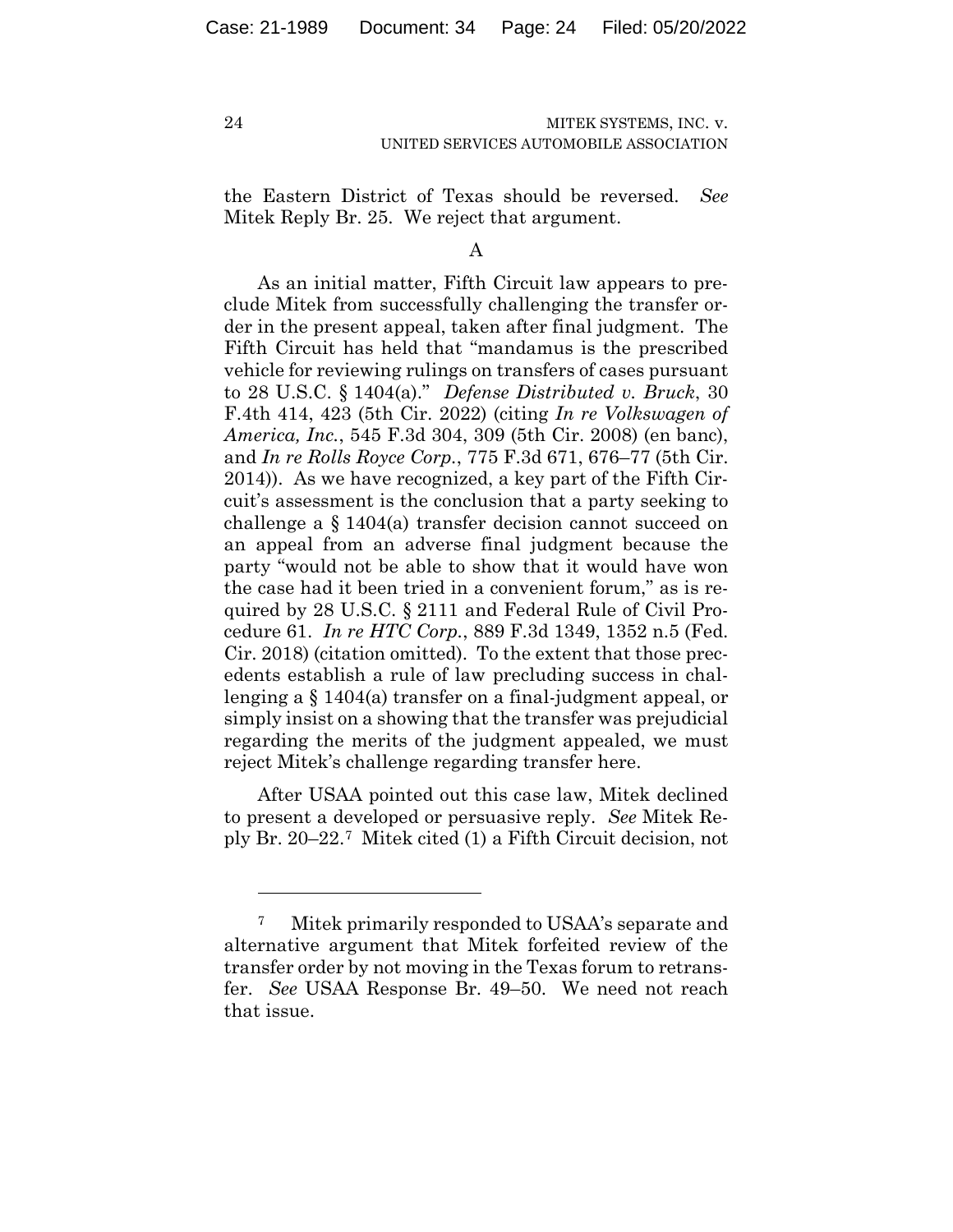involving transfer, recognizing that "generally, 'a party may obtain review of prejudicial adverse interlocutory rulings upon his appeal from adverse final judgment,'" *Diece-Lisa Industries, Inc. v. Disney Enterprises, Inc.*, 943 F.3d 239, 247 (5th Cir. 2019) (citation omitted); (2) a decision of a different circuit (the Second), indicating that "[t]he failure to seek mandamus review of an interlocutory [transfer] ruling does not forfeit the opportunity to obtain review on appeal from a final judgment," but not repudiating the prejudice requirement, *SongByrd, Inc. v. Estate of Grossman*, 206 F.3d 172, 176–177 (2d Cir. 2000); and (3) a practice guide that adds no supporting authority, The Rutter Group, *Federal Civil Procedure Before Trial, National Edition,* Ch. 4-K, § 6.b.[4:809] (Apr. 2021 Update). This response does not dispute the content of Fifth Circuit law or make a showing that the transfer order here, even if wrong, was in fact prejudicial.

#### B

In any event, Mitek has not demonstrated an abuse of discretion—*e.g.*, legal error, unreasonableness, clear factual error—in the transfer order issued by the California district court. *Sparling v. Hoffman Construction Co.*, 864 F.2d 635, 639 (9th Cir. 1988); *see also In re Nissim Corp.*, 316 F. App'x 991, 992 (Fed. Cir. 2008) (non-precedential). First, we see no such abuse regarding the court's assessment and weighing of the location of USAA's licensing counsel (Epicenter Law) in the Northern District of California, Mitek's location in a different district within California, and Mitek's choice of forum. *Transfer Order*, 2020 WL 1922635, at \*4–5. Mitek's cited authorities are, at a minimum, not sufficiently on point to undermine the California court's conclusions on these matters. *See Neelon v. Bharti*, 596 F. App'x 532, 533 (9th Cir. 2014) (non-precedential) (discussing a "heavy burden of proof" to overcome a plaintiff's choice of forum and dismiss on forum non conveniens grounds); *Avocent Huntsville Corp. v. Aten Int'l Co.*, 552 F.3d 1324, 1336 (Fed. Cir. 2008) (focusing on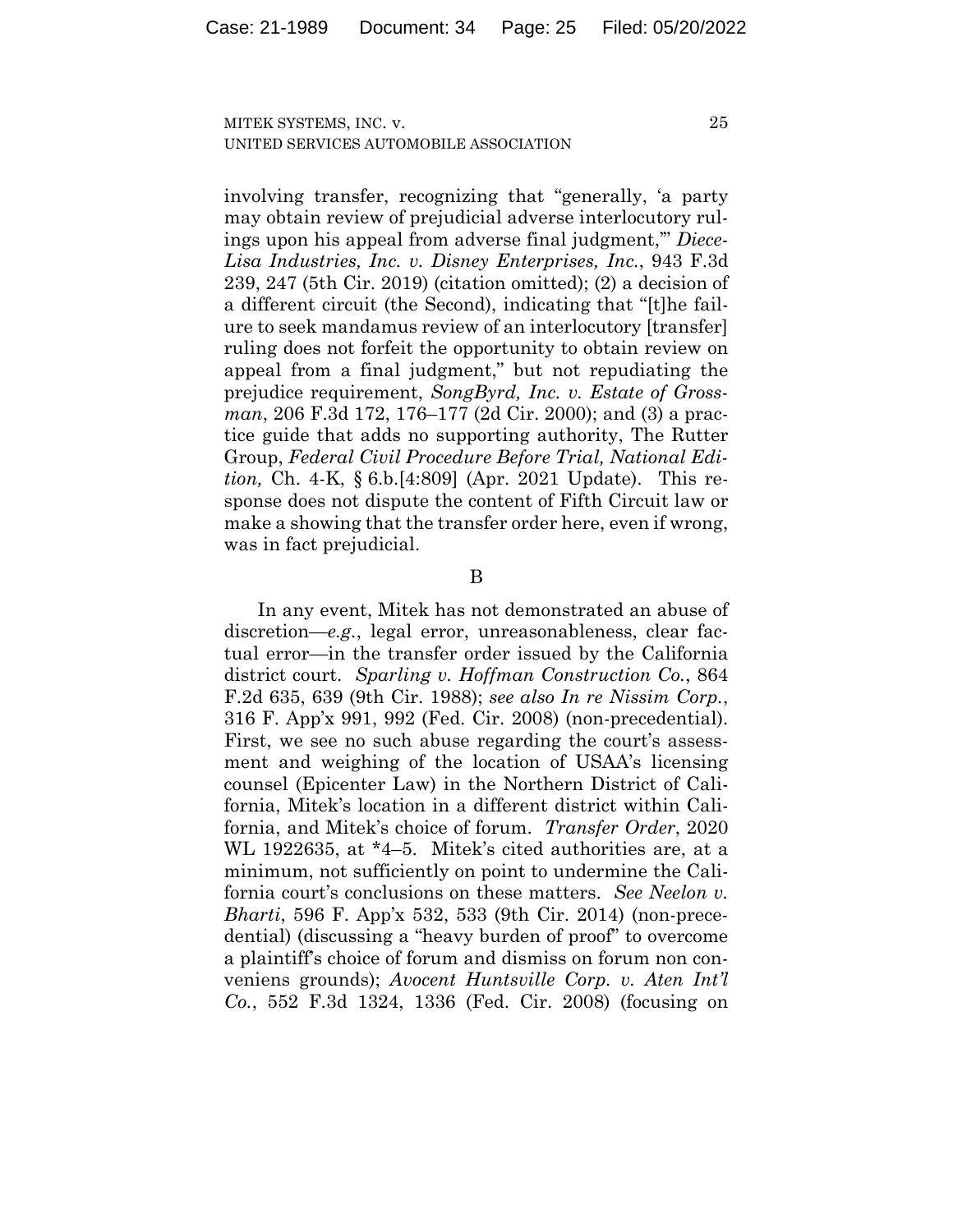enforcement activities for the purposes of determining personal jurisdiction over a declaratory-judgment defendant); *Sportsman for Sportsman v. California Overland, Ltd.*, No. 17-1064, 2018 WL 1865930, at \*5 (D. Minn. Apr. 18, 2018) (analyzing forum shopping in the conflict-of-law context).

Next, concerning the convenience-of-witnesses component of the transfer analysis, Mitek contends that the most critical witnesses are Mitek witnesses who are likely to be located near its headquarters in the Southern District of California. *See* Mitek Opening Br. 39–41.We see no abuse of discretion, however, in the court's deeming USAA's potential witnesses also to be critical and determining that this factor was neutral. *See Transfer Order*, 2020 WL 1922635, at \*5.

Finally, Mitek argues that the Wells Fargo litigation should not have supported transfer. Mitek Opening Br. 38–39; *see also Transfer Order*, 2020 WL 1922635, at \*5. But it is not an abuse of discretion to consider the fact that the Eastern District of Texas was already familiar with the patents and technology. *See In re Apple Inc.*, 979 F.3d 1332, 1344 (Fed. Cir. 2020); *see also In re Eli Lilly & Co.*, 541 F. App'x 993, 994 (Fed. Cir. 2013) (non-precedential). To be sure, that consideration might be so clearly outweighed by other considerations that it cannot support denial of transfer to a "far more convenient" venue, as we have recognized. *See In re Morgan Stanley*, 417 F. App'x 947, 949–50 (Fed. Cir. 2011) (non-precedential) (discussing *In re Zimmer Holdings, Inc.*, 609 F.3d 1378 (Fed. Cir. 2010), and *In re Verizon*, 635 F.3d 559 (Fed. Cir. 2011)). But here, as already discussed, it was reasonable for the court to find that the Northern District of California was not far more convenient than the Eastern District of Texas—and thus to transfer on the basis of judicial economy, as no other factors favored retaining the action.